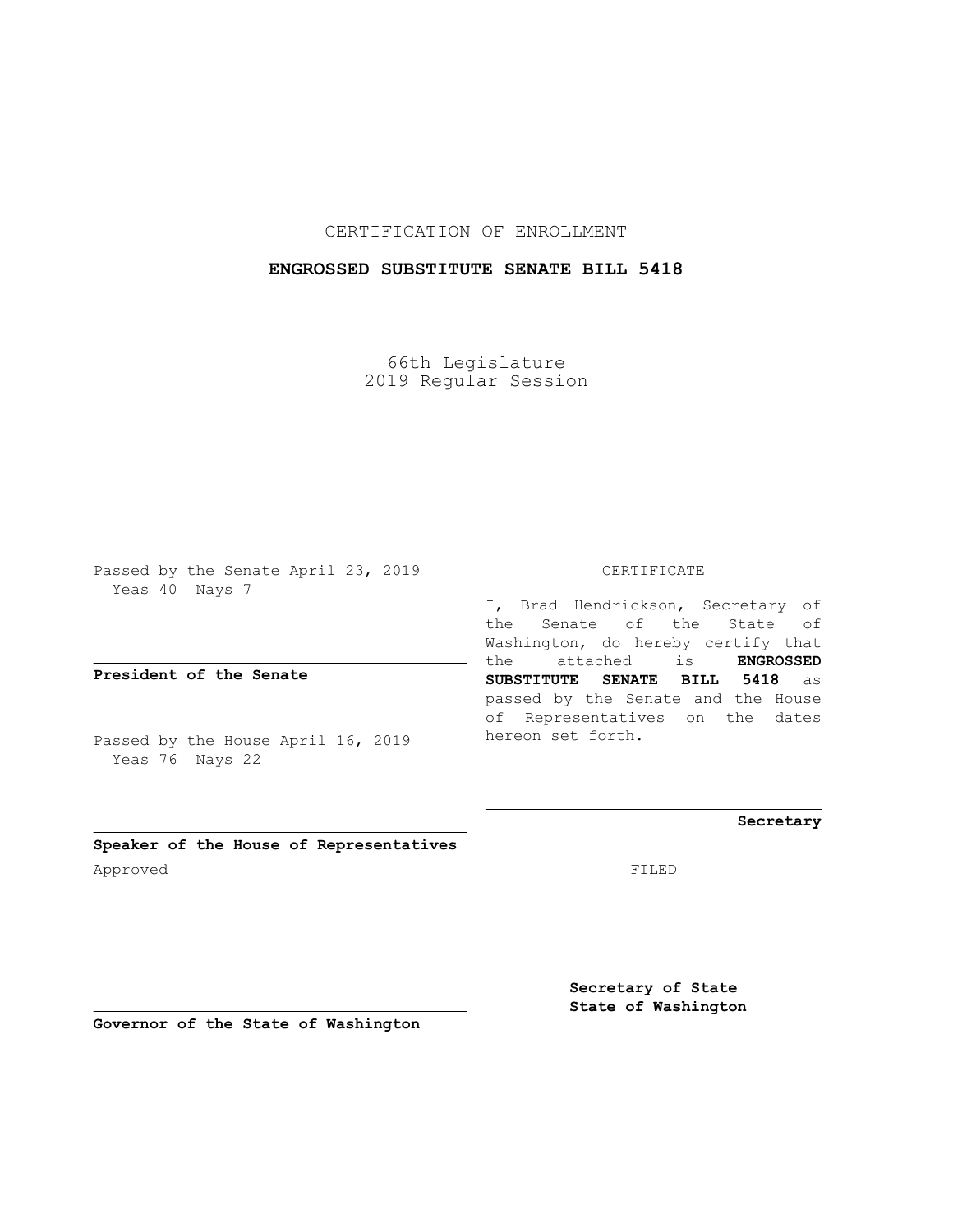## **ENGROSSED SUBSTITUTE SENATE BILL 5418**

AS AMENDED BY THE HOUSE

Passed Legislature - 2019 Regular Session

## **State of Washington 66th Legislature 2019 Regular Session**

**By** Senate Local Government (originally sponsored by Senators Takko, Zeiger, and Liias)

READ FIRST TIME 02/20/19.

 AN ACT Relating to local government procurement modernization and efficiency; amending RCW 35.23.352, 39.19.020, 39.19.060, 39.19.250, 39.04.155, 39.12.040, 54.04.070, 57.08.050, 35.22.620, 52.14.110, 39.04.105, 54.04.082, and 87.03.435; reenacting and amending RCW 36.32.235; adding a new section to chapter 39.04 RCW; and creating a 6 new section.

7 BE IT ENACTED BY THE LEGISLATURE OF THE STATE OF WASHINGTON:

8 **Sec. 1.** RCW 35.23.352 and 2018 c 74 s 2 are each amended to read 9 as follows:

 (1) Any second-class city or any town may construct any public works, as defined in RCW 39.04.010, by contract or day labor without calling for bids therefor whenever the estimated cost of the work or improvement, including cost of materials, supplies and equipment will 14 not exceed the sum of ((sixty-five thousand)) one hundred sixteen 15 thousand one hundred fifty-five dollars if more than one craft or 16 trade is involved with the public works, or ((<del>forty thousand</del>)) 17 seventy-five thousand five hundred dollars if a single craft or trade is involved with the public works or the public works project is street signalization or street lighting. A public works project means a complete project. The restrictions in this subsection do not permit the division of the project into units of work or classes of work to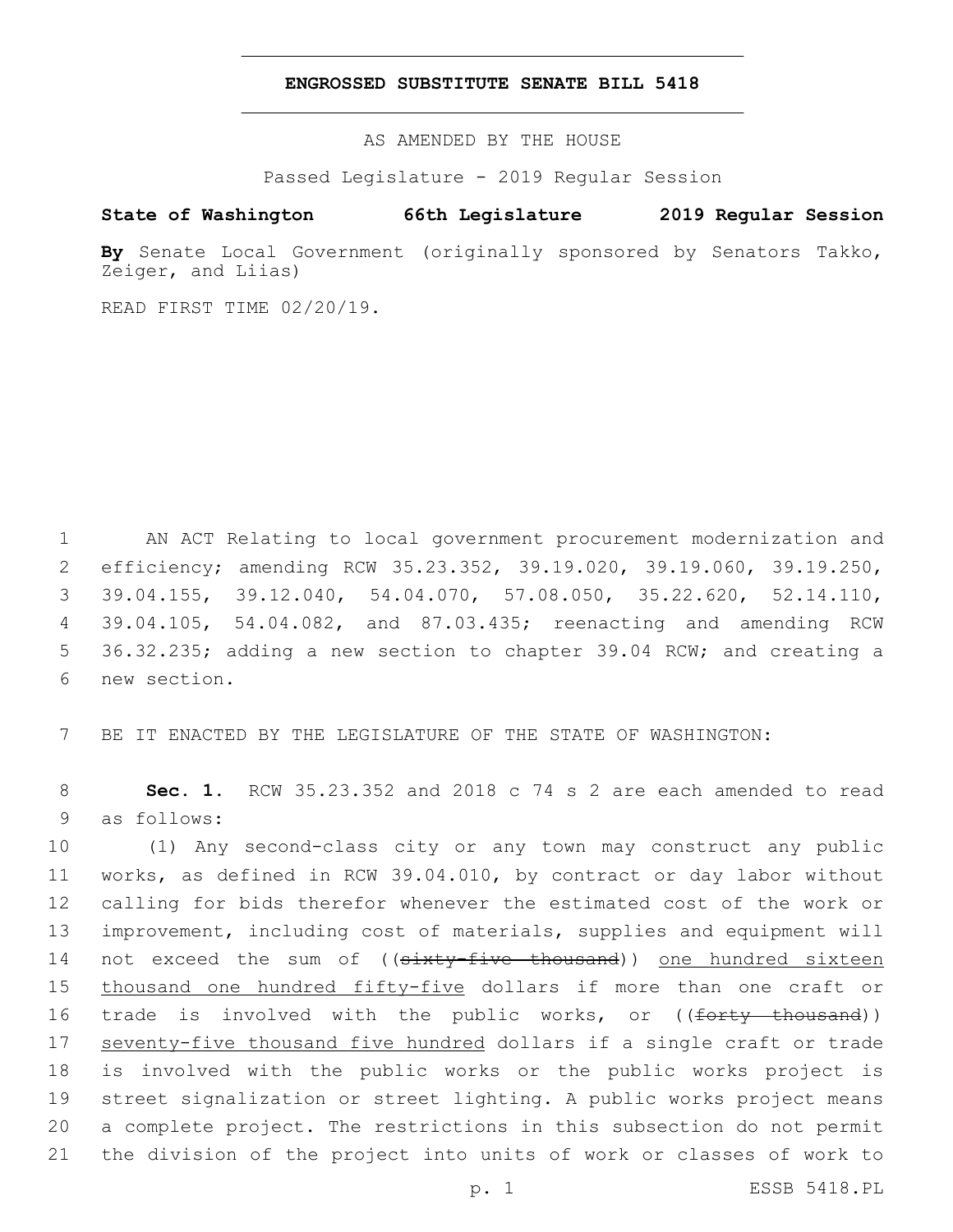avoid the restriction on work that may be performed by day labor on a 2 single project.

 Whenever the cost of the public work or improvement, including materials, supplies and equipment, will exceed these figures, the same shall be done by contract. All such contracts shall be let at public bidding upon publication of notice calling for sealed bids upon the work. The notice shall be published in the official newspaper, or a newspaper of general circulation most likely to bring responsive bids, at least thirteen days prior to the last date upon which bids will be received. The notice shall generally state the nature of the work to be done that plans and specifications therefor shall then be on file in the city or town hall for public inspections, and require that bids be sealed and filed with the council or commission within the time specified therein. Each bid shall be accompanied by a bid proposal deposit in the form of a cashier's check, postal money order, or surety bond to the council or commission for a sum of not less than five percent of the amount of the bid, and no bid shall be considered unless accompanied by such bid proposal deposit. The council or commission of the city or town shall let the contract to the lowest responsible bidder or shall have power by resolution to reject any or all bids and to make further calls for bids in the same manner as the original call.

 When the contract is let then all bid proposal deposits shall be returned to the bidders except that of the successful bidder which shall be retained until a contract is entered into and a bond to perform the work furnished, with surety satisfactory to the council or commission, in accordance with RCW 39.08.030. If the bidder fails to enter into the contract in accordance with his or her bid and furnish a bond within ten days from the date at which he or she is notified that he or she is the successful bidder, the check or postal money order and the amount thereof shall be forfeited to the council or commission or the council or commission shall recover the amount of the surety bond. A low bidder who claims error and fails to enter into a contract is prohibited from bidding on the same project if a second or subsequent call for bids is made for the project.

 If no bid is received on the first call the council or commission may readvertise and make a second call, or may enter into a contract without any further call or may purchase the supplies, material or equipment and perform the work or improvement by day labor.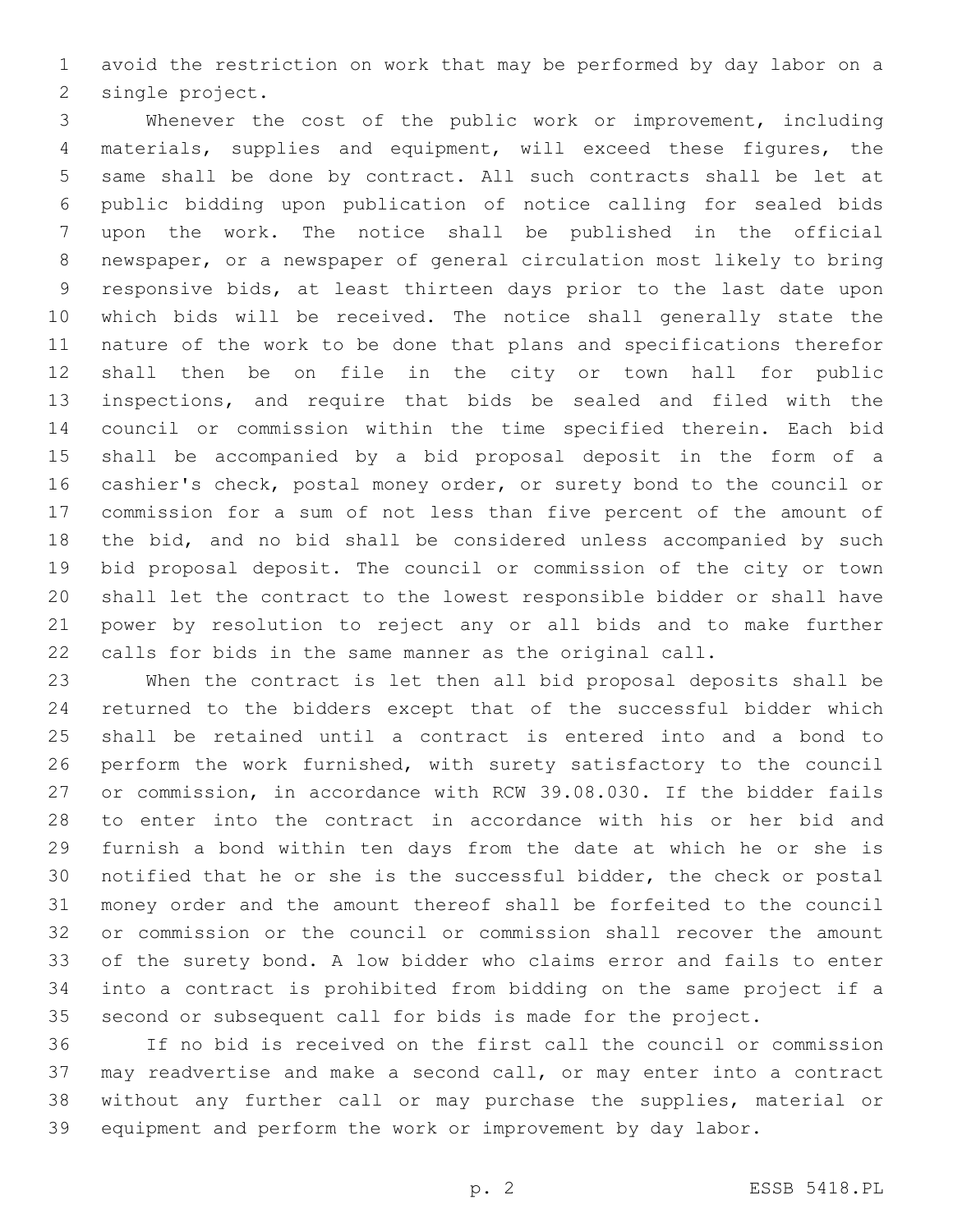(2) For the purposes of this section, "lowest responsible bidder" means a bid that meets the criteria under RCW 39.04.350 and has the lowest bid; provided, that if the city issues a written finding that the lowest bidder has delivered a project to the city within the last 5 three years which was late, over budget, or did not meet specifications, and the city does not find in writing that such bidder has shown how they would improve performance to be likely to meet project specifications then the city may choose the second lowest bidder whose bid is within five percent of the lowest bid and meets the same criteria as the lowest bidder.

 (3) The allocation of public works projects to be performed by city or town employees shall not be subject to a collective 13 bargaining agreement.

14  $((+3+))$   $(4)$  In lieu of the procedures of subsection (1) of this section, a second-class city or a town may let contracts using the small works roster process provided in RCW 39.04.155.

 Whenever possible, the city or town shall invite at least one 18 proposal from a certified minority or woman contractor who shall 19 otherwise qualify under this section.

20  $((44))$   $(5)$  The form required by RCW 43.09.205 shall be to account and record costs of public works in excess of five thousand 22 dollars that are not let by contract.

23  $((+5+))$  (6) The cost of a separate public works project shall be 24 the costs of the materials, equipment, supplies, and labor on that 25 construction project.

26 (((6)) (7) Any purchase of supplies, material, or equipment, except for public work or improvement, where the cost thereof exceeds seven thousand five hundred dollars shall be made upon call for bids.

 $((+7+))$  (8) Bids shall be called annually and at a time and in the manner prescribed by ordinance for the publication in a newspaper of general circulation in the city or town of all notices or newspaper publications required by law. The contract shall be awarded 33 to the lowest responsible bidder.

 ( $(\overline{(+8)})$ ) (9) For advertisement and formal sealed bidding to be dispensed with as to purchases with an estimated value of fifteen thousand dollars or less, the council or commission must authorize by resolution, use of the uniform procedure provided in RCW 39.04.190.

38  $((+9)$ )  $(10)$  The city or town legislative authority may waive the competitive bidding requirements of this section pursuant to RCW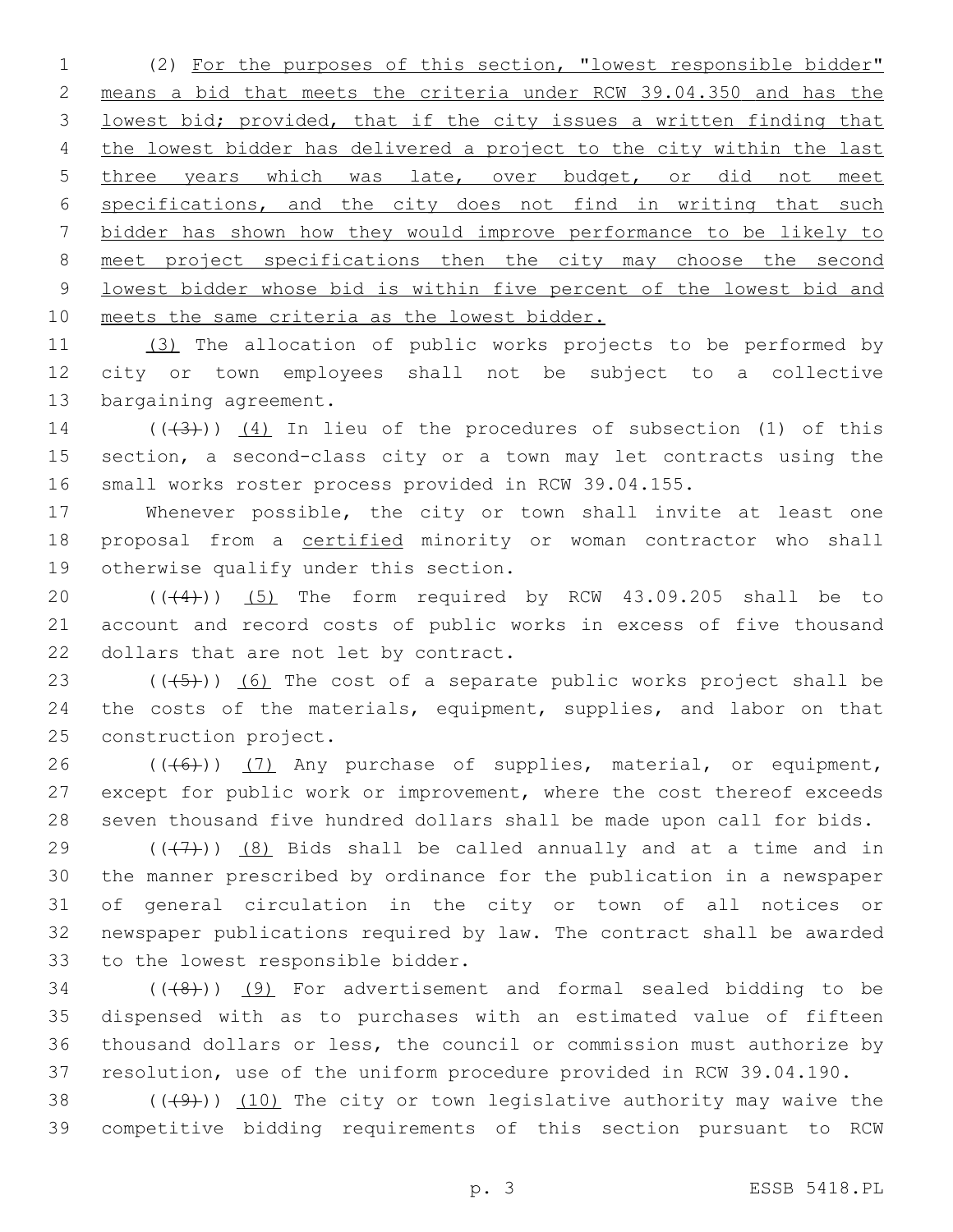39.04.280 if an exemption contained within that section applies to 2 the purchase or public work.

3 (((40))) (11) This section does not apply to performance-based contracts, as defined in RCW 39.35A.020(4), that are negotiated under 5 chapter 39.35A RCW.

 $((+11))$   $(12)$  Nothing in this section shall prohibit any second- class city or any town from allowing for preferential purchase of products made from recycled materials or products that may be 9 recycled or reused.

10 (((12))) (13)(a) Any second-class city or any town may procure public works with a unit priced contract under this section for the purpose of completing anticipated types of work based on hourly rates or unit pricing for one or more categories of work or trades.

 (b) For the purposes of this section, "unit priced contract" means a competitively bid contract in which public works are anticipated on a recurring basis to meet the business or operational needs of the city or town, under which the contractor agrees to a fixed period indefinite quantity delivery of work, at a defined unit 19 price for each category of work.

 (c) Unit priced contracts must be executed for an initial contract term not to exceed three years, with the city or town having the option of extending or renewing the unit priced contract for one 23 additional year.

 (d) Invitations for unit price bids shall include, for purposes of the bid evaluation, estimated quantities of the anticipated types 26 of work or trades, and specify how the city or town will issue or release work assignments, work orders, or task authorizations pursuant to a unit priced contract for projects, tasks, or other work based on the hourly rates or unit prices bid by the contractor. Contracts must be awarded to the lowest responsible bidder as per RCW 39.04.010. Whenever possible, the city or town must invite at least one proposal from a certified minority or woman contractor who 33 otherwise qualifies under this section.

 (e) Unit price contractors shall pay prevailing wages for all work that would otherwise be subject to the requirements of chapter 39.12 RCW. Prevailing wages for all work performed pursuant to each work order must be the prevailing wage rates in effect at the beginning date for each contract year. Unit priced contracts must have prevailing wage rates updated annually. Intents and affidavits for prevailing wages paid must be submitted annually for all work

p. 4 ESSB 5418.PL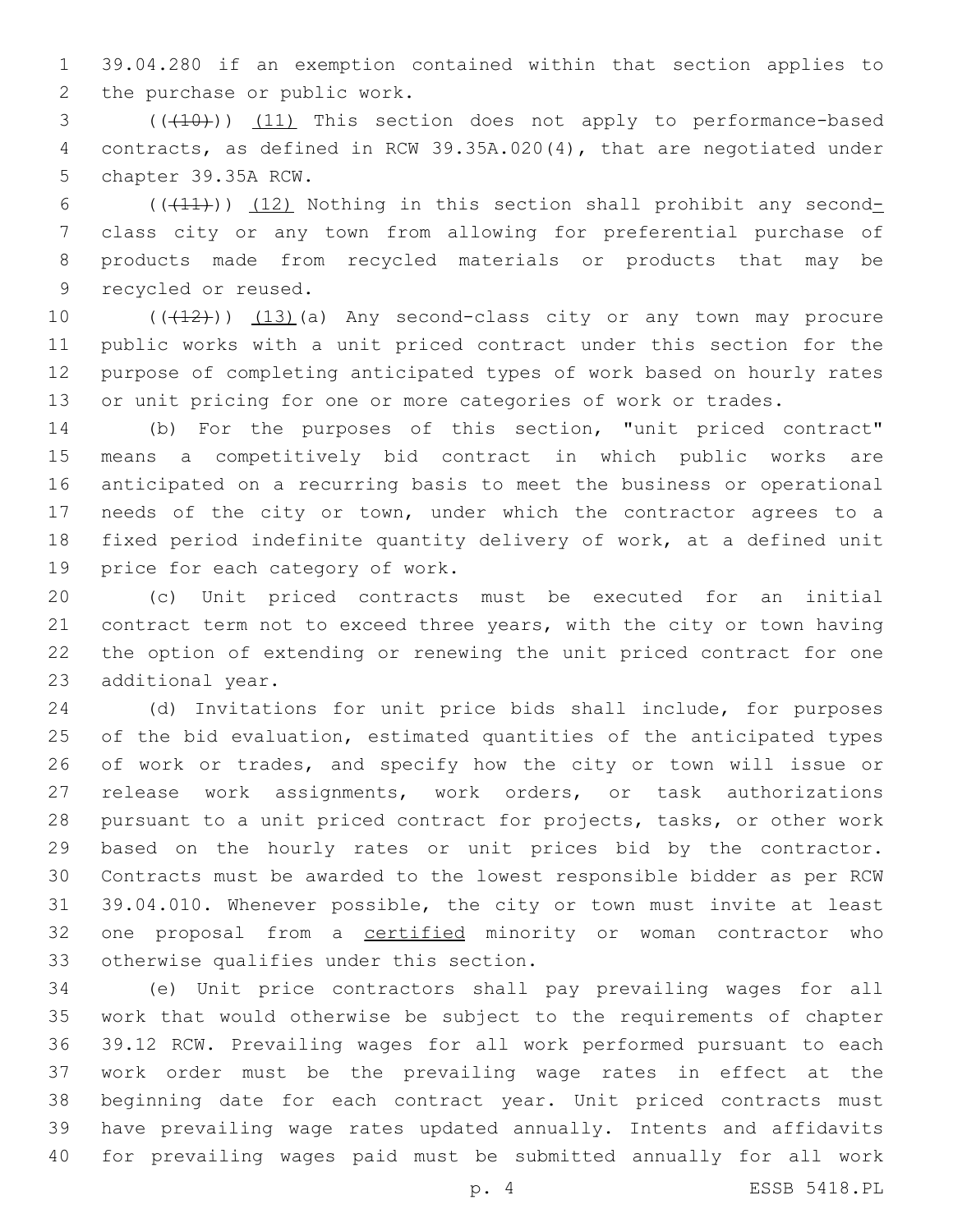completed within the previous twelve-month period of the unit priced 2 contract.

 (14) Any second-class city or town that awards a project to a bidder under the criteria described in subsection (2) of this section must make an annual report to the department of commerce that includes the total number of bids awarded to certified minority or women contractors and describing how notice was provided to potential 8 certified minority or women contractors.

 **Sec. 2.** RCW 39.19.020 and 1996 c 69 s 4 are each amended to read 10 as follows:

11 ((Unless the context clearly requires otherwise,)) The 12 definitions in this section apply throughout this chapter unless the 13 context clearly requires otherwise.

 (1) "Advisory committee" means the advisory committee on minority 15 and women's business enterprises.

 (2) "Broker" means a person that provides a bona fide service, such as professional, technical, consultant, brokerage, or managerial services and assistance in the procurement of essential personnel, facilities, equipment, materials, or supplies required for 20 performance of a contract.

 (3) "Contractor" means an individual or entity granted state certification and awarded either a direct contract with an agency or an indirect contract as a subcontractor to perform a service or provide goods.

 (4) "Director" means the director of the office of minority and 26 women's business enterprises.

 $((44))$  (5) "Educational institutions" means the state universities, the regional universities, The Evergreen State College, 29 and the community colleges.

 $((+5+))$   $(6)$  "Goals" means annual overall agency goals, expressed as a percentage of dollar volume, for participation by minority and women-owned and controlled businesses and shall not be construed as a minimum goal for any particular contract or for any particular geographical area. It is the intent of this chapter that such overall agency goals shall be achievable and shall be met on a contract-by-36 contract or class-of-contract basis.

37 (((46)) (7) "Goods and/or services" includes professional 38 services and all other goods and services.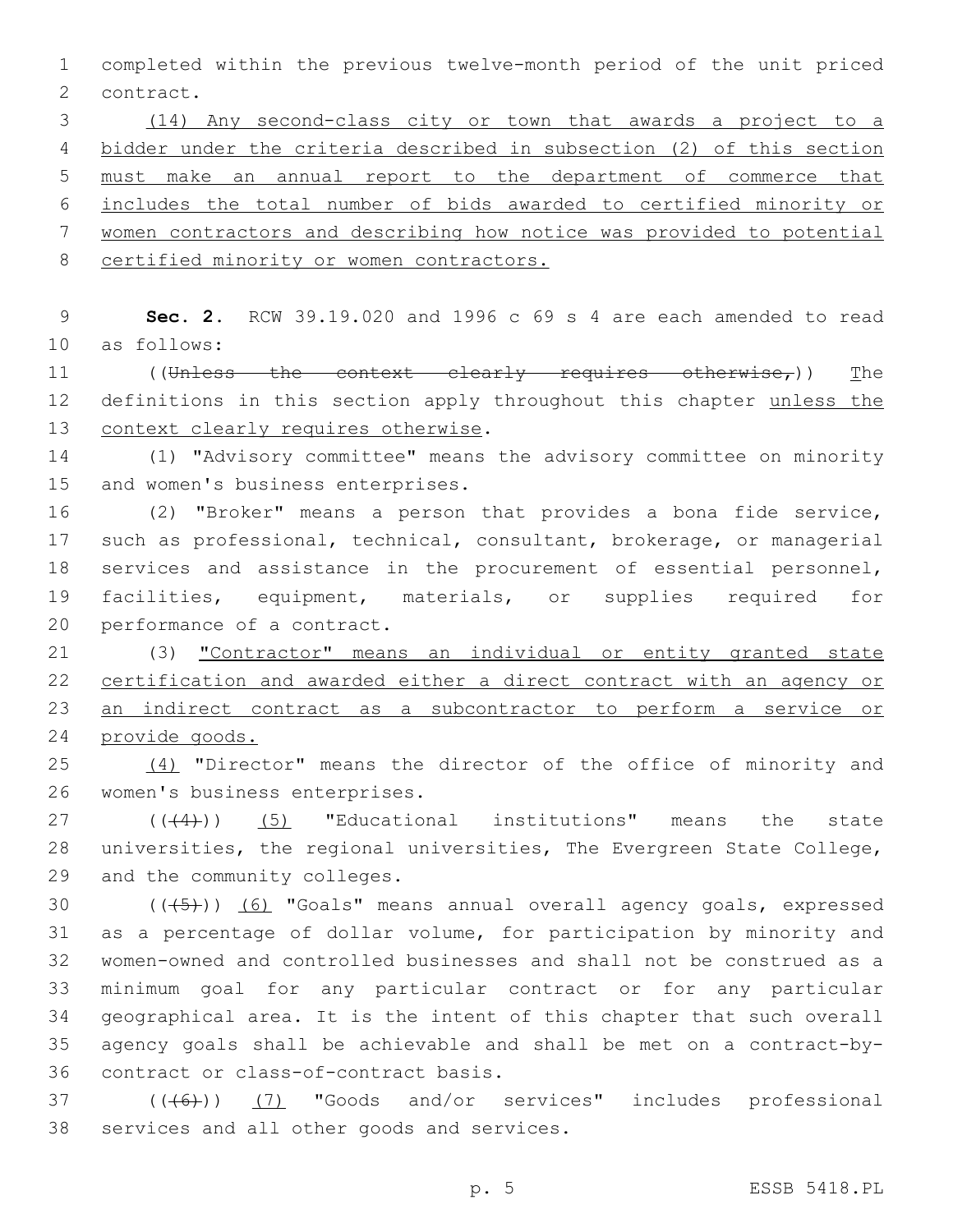1 (((+7)) (8) "Office" means the office of minority and women's 2 business enterprises.

 (((8))) (9) "Person" includes one or more individuals, partnerships, associations, organizations, corporations, cooperatives, legal representatives, trustees and receivers, or any 6 qroup of persons.

7 (((49))) (10) "Procurement" means the purchase, lease, or rental 8 of any goods or services.

9 (( $(10)$ )) (11) "Public works" means all work, construction, highway and ferry construction, alteration, repair, or improvement other than ordinary maintenance, which a state agency or educational institution is authorized or required by law to undertake.

13 (((11))) (12) "State agency" includes the state of Washington and 14 all agencies, departments, offices, divisions, boards, commissions, 15 and correctional and other types of institutions.

16 **Sec. 3.** RCW 39.19.060 and 1996 c 288 s 28 are each amended to 17 read as follows:

 (1) Each state agency and educational institution shall comply with the annual goals established for that agency or institution under this chapter for public works and procuring goods or services. This chapter applies to all public works and procurement by state agencies and educational institutions, including all contracts and 23 other procurement under chapters 28B.10, 39.04, ((<del>39.29</del>)) 39.26, 24 43.19, and 47.28 RCW.

 (2) Each state agency shall adopt a plan, developed in consultation with the director and the advisory committee, to 27 ((insure)) ensure that minority and women-owned businesses are afforded the maximum practicable opportunity to directly and meaningfully participate in the execution of public contracts for public works and goods and services. The plan shall include specific measures the agency will undertake to increase the participation of 32 certified minority and women-owned businesses.

 (3) The office shall annually notify the governor, the state auditor, and the joint legislative audit and review committee of all agencies and educational institutions not in compliance with this 36 chapter.

37 **Sec. 4.** RCW 39.19.250 and 2009 c 348 s 2 are each amended to 38 read as follows: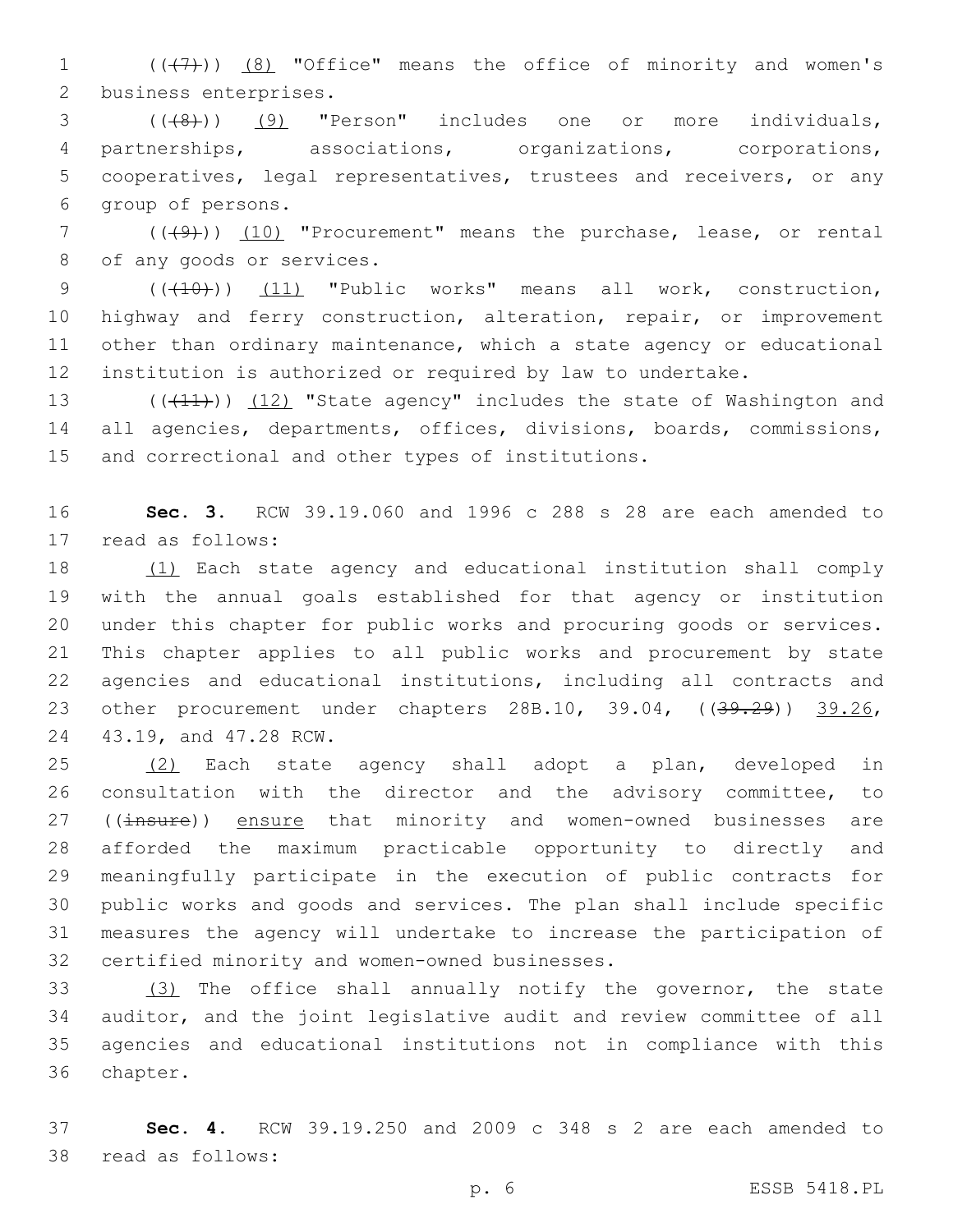(1) For the purpose of annual reporting on progress required by section 1 of this act, each state agency and educational institution shall submit data to the office and the office of minority and women's business enterprises on the participation by qualified minority and women-owned and controlled businesses in the agency's or institution's contracts and other related information requested by the director. The director of the office of minority and women's business enterprises shall determine the content and format of the data and the reporting schedule, which must be at least annually.

 (2) The office must develop and maintain a list of contact people 11 at each state agency and educational institution ((that is)) who are able to present to hearings of the appropriate committees of the legislature its progress in carrying out the purposes of chapter 14 39.19 RCW.

 (3) The office must submit a report aggregating the data received from each state agency and educational institution to the legislature 17 and the governor.

 **Sec. 5.** RCW 39.04.155 and 2015 c 225 s 33 are each amended to 19 read as follows:

 (1) This section provides uniform small works roster provisions to award contracts for construction, building, renovation, remodeling, alteration, repair, or improvement of real property that may be used by state agencies and by any local government that is expressly authorized to use these provisions. These provisions may be used in lieu of other procedures to award contracts for such work 26 with an estimated cost of three hundred fifty thousand dollars or less. The small works roster process includes the limited public works process authorized under subsection (3) of this section and any local government authorized to award contracts using the small works roster process under this section may award contracts using the limited public works process under subsection (3) of this section.

 (2)(a) A state agency or authorized local government may create a single general small works roster, or may create a small works roster for different specialties or categories of anticipated work. Where applicable, small works rosters may make distinctions between contractors based upon different geographic areas served by the contractor. The small works roster or rosters shall consist of all responsible contractors who have requested to be on the list, and where required by law are properly licensed or registered to perform

p. 7 ESSB 5418.PL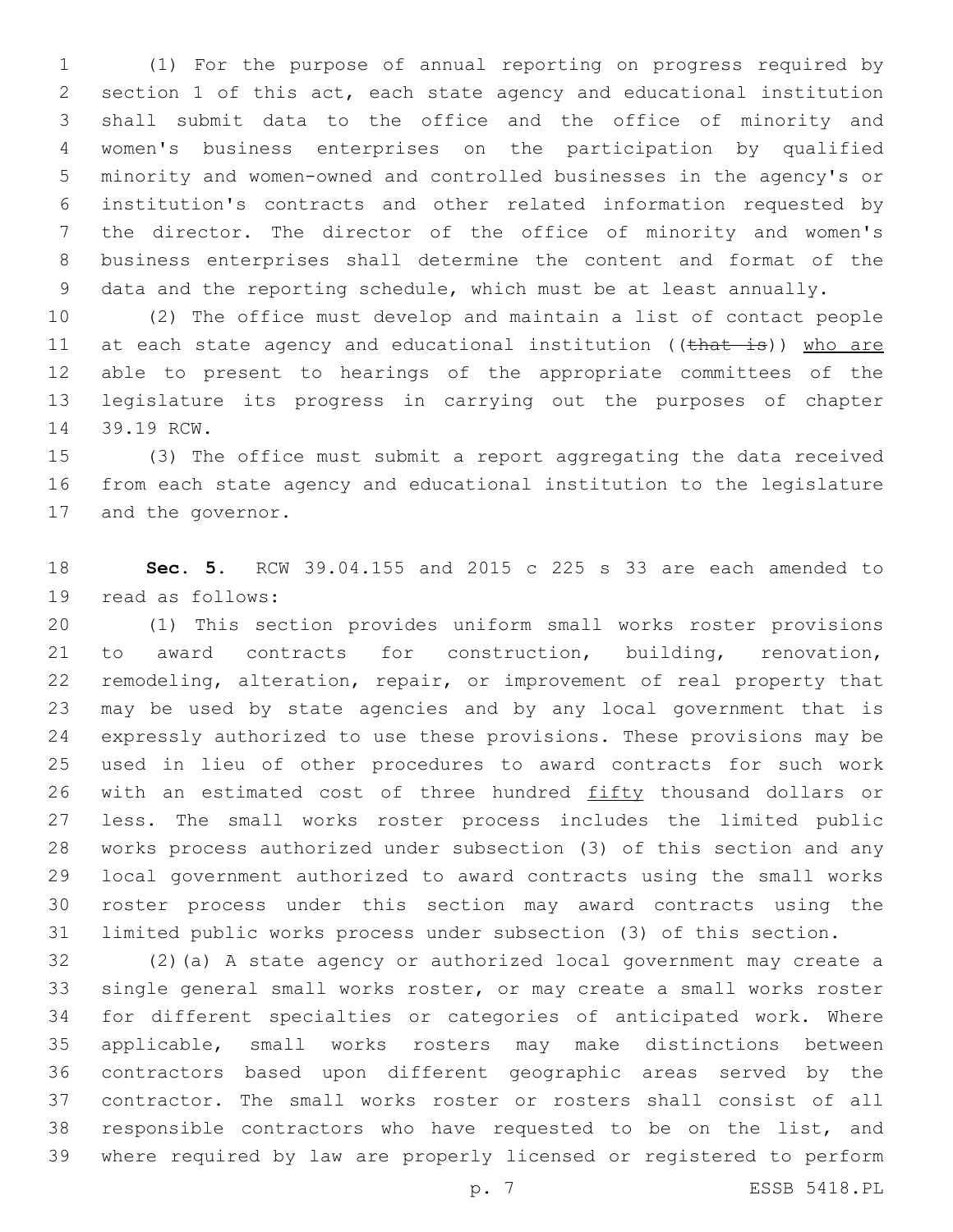such work in this state. A state agency or local government establishing a small works roster or rosters may require eligible contractors desiring to be placed on a roster or rosters to keep current records of any applicable licenses, certifications, registrations, bonding, insurance, or other appropriate matters on file with the state agency or local government as a condition of being placed on a roster or rosters. At least once a year, the state agency or local government shall publish in a newspaper of general circulation within the jurisdiction a notice of the existence of the roster or rosters and solicit the names of contractors for such roster or rosters. In addition, responsible contractors shall be added to an appropriate roster or rosters at any time they submit a written request and necessary records. Master contracts may be required to be signed that become effective when a specific award is 15 made using a small works roster.

 (b) A state agency establishing a small works roster or rosters shall adopt rules implementing this subsection. A local government establishing a small works roster or rosters shall adopt an ordinance or resolution implementing this subsection. Procedures included in rules adopted by the department of enterprise services in implementing this subsection must be included in any rules providing for a small works roster or rosters that is adopted by another state 23 agency, if the authority for that state agency to engage in these activities has been delegated to it by the department of enterprise services under chapter 43.19 RCW. An interlocal contract or agreement between two or more state agencies or local governments establishing a small works roster or rosters to be used by the parties to the agreement or contract must clearly identify the lead entity that is responsible for implementing the provisions of this subsection.

 (c) Procedures shall be established for securing telephone, written, or electronic quotations from contractors on the appropriate small works roster to assure that a competitive price is established and to award contracts to the lowest responsible bidder, as defined in RCW 39.04.010. Invitations for quotations shall include an estimate of the scope and nature of the work to be performed as well as materials and equipment to be furnished. However, detailed plans and specifications need not be included in the invitation. This subsection does not eliminate other requirements for architectural or engineering approvals as to quality and compliance with building codes. Quotations may be invited from all appropriate contractors on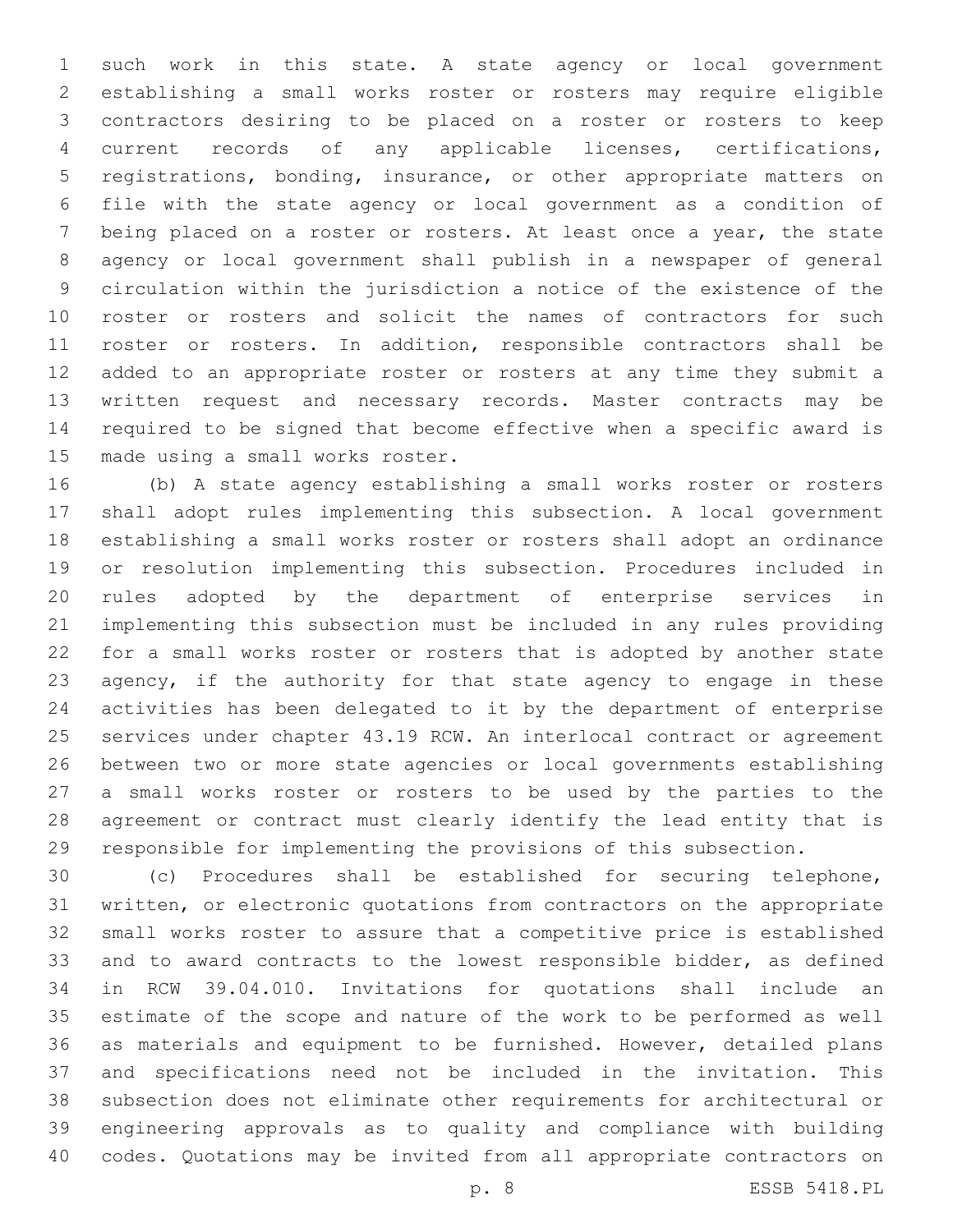the appropriate small works roster. As an alternative, quotations may be invited from at least five contractors on the appropriate small works roster who have indicated the capability of performing the kind of work being contracted, in a manner that will equitably distribute the opportunity among the contractors on the appropriate roster. 6 However, if the estimated cost of the work is from  $((\theta n\theta))$  two hundred fifty thousand dollars to three hundred fifty thousand dollars, a state agency or local government that chooses to solicit bids from less than all the appropriate contractors on the appropriate small works roster must also notify the remaining contractors on the appropriate small works roster that quotations on the work are being sought. The government has the sole option of determining whether this notice to the remaining contractors is made by: (i) Publishing notice in a legal newspaper in general circulation in the area where the work is to be done; (ii) mailing a notice to these contractors; or (iii) sending a notice to these contractors by facsimile or other electronic means. For purposes of this subsection (2)(c), "equitably distribute" means that a state agency or local government soliciting bids may not favor certain contractors on the appropriate small works roster over other contractors on the appropriate small works roster who perform similar services.

 (d) A contract awarded from a small works roster under this 23 section need not be advertised.

 (e) Immediately after an award is made, the bid quotations obtained shall be recorded, open to public inspection, and available 26 by ((telephone inquiry)) at least one of the following: Telephone or electronic request.

28 (f) For projects awarded under the small works roster process established under this subsection, a state agency or authorized local government may waive the retainage requirements of RCW 60.28.011(1)(a), thereby assuming the liability for contractor's nonpayment of: (i) Laborers, mechanics, subcontractors, 33 materialpersons, and suppliers; and (ii) taxes, increases, and penalties under Titles 50, 51, and 82 RCW that may be due from the 35 contractor for the project. However, the state agency or local government has the right of recovery against the contractor for any payments made on the contractor's behalf. Recovery of unpaid wages and benefits are the first priority for actions filed against the contract.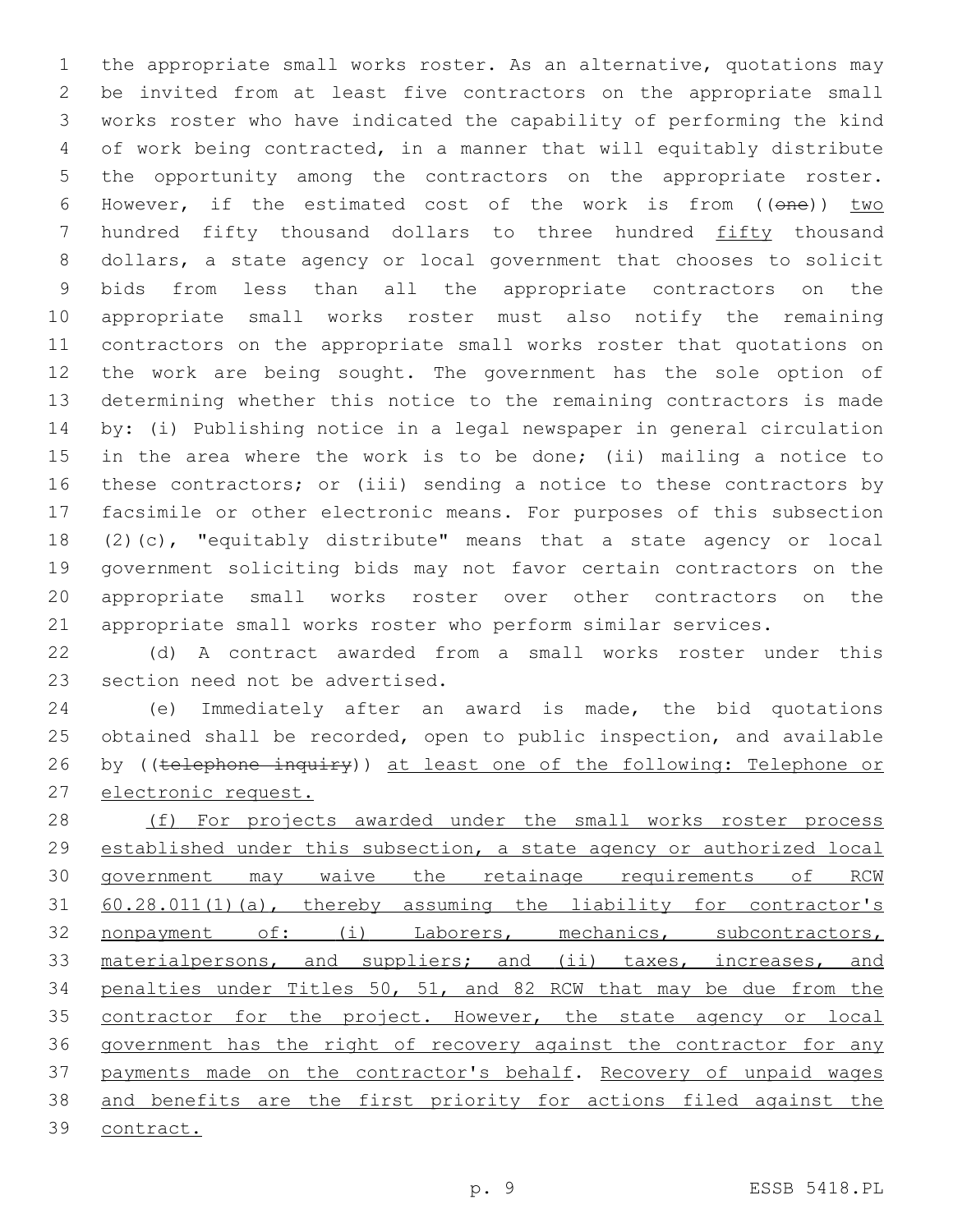(3)(a) In lieu of awarding contracts under subsection (2) of this section, a state agency or authorized local government may award a contract for work, construction, alteration, repair, or improvement 4 projects estimated to cost less than ((thirty-five)) fifty thousand dollars using the limited public works process provided under this subsection. Public works projects awarded under this subsection are exempt from the other requirements of the small works roster process provided under subsection (2) of this section and are exempt from the requirement that contracts be awarded after advertisement as provided 10 under RCW 39.04.010.

 (b) For limited public works projects, a state agency or authorized local government shall solicit electronic or written quotations from a minimum of three contractors from the appropriate small works roster and shall award the contract to the lowest responsible bidder as defined under RCW 39.04.010. After an award is made, the quotations shall be open to public inspection and available by electronic request. A state agency or authorized local government ((shall attempt to)) must equitably distribute opportunities for limited public works projects ((equitably)) among contractors willing to perform in the geographic area of the work. A state agency or authorized local government shall maintain a list of the contractors contacted and the contracts awarded during the previous twenty-four months under the limited public works process, including the name of 24 the contractor, the contractor's registration number, the amount of 25 the contract, a brief description of the type of work performed, and the date the contract was awarded. For limited public works projects, a state agency or authorized local government may waive the payment 28 and performance bond requirements of chapter 39.08 RCW and may waive 29 the retainage requirements of  $((ehapter 60.28))$  RCW  $60.28.011(1)(a)$ , thereby assuming the liability for the contractor's nonpayment of laborers, mechanics, subcontractors, materialpersons, suppliers, and 32 taxes ((imposed under Title)), increases, and penalties imposed under 33 Titles 50, 51, and 82 RCW that may be due from the contractor for the limited public works project, however the state agency or authorized local government shall have the right of recovery against the contractor for any payments made on the contractor's behalf.

 (4) The breaking of any project into units or accomplishing any projects by phases is prohibited if it is done for the purpose of avoiding the maximum dollar amount of a contract that may be let using the small works roster process or limited public works process.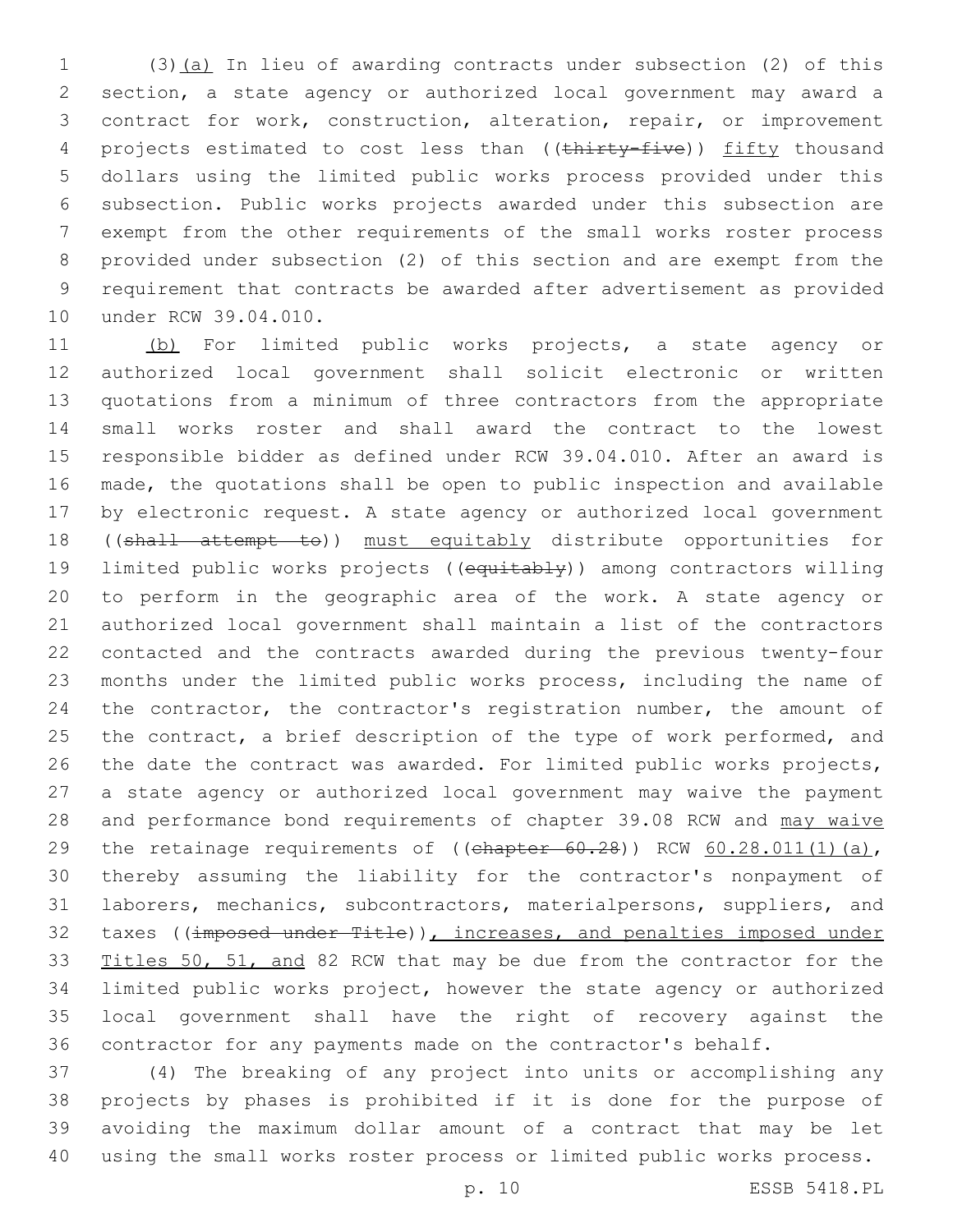(5)(((a) A state agency or authorized local government may use the limited public works process of subsection (3) of this section to solicit and award small works roster contracts to small businesses that are registered contractors with gross revenues under one million dollars annually as reported on their federal tax return.

 (b) A state agency or authorized local government may adopt additional procedures to encourage small businesses that are 8 registered contractors with gross revenues under two hundred fifty thousand dollars annually as reported on their federal tax returns to 10 submit quotations or bids on small works roster contracts.

 $(6)$  As used in this section,)) A state agency or authorized local government may use the limited public works process in this section to solicit and award small works roster contracts to minibusinesses 14 and microbusinesses as defined under RCW 39.26.010 that are registered contractors.

 (6) The definitions in this subsection apply throughout this section unless the context clearly requires otherwise.

 (a) "Equitably distribute opportunities" means that a state 19 agency or authorized local government may not favor certain contractors on the appropriate small works roster over other 21 contractors on the same roster who perform similar services.

22 (b) "State agency" means the department of enterprise services, the state parks and recreation commission, the department of natural resources, the department of fish and wildlife, the department of transportation, any institution of higher education as defined under RCW 28B.10.016, and any other state agency delegated authority by the department of enterprise services to engage in construction, building, renovation, remodeling, alteration, improvement, or repair 29 activities.

 **Sec. 6.** RCW 39.12.040 and 2013 c 113 s 5 are each amended to 31 read as follows:

 (1)(a) Except as provided in subsection (2) of this section, before payment is made by or on behalf of the state, or any county, municipality, or political subdivision created by its laws, of any sum or sums due on account of a public works contract, it is the duty of the officer or person charged with the custody and disbursement of public funds to require the contractor and each and every subcontractor from the contractor or a subcontractor to submit to such officer a "Statement of Intent to Pay Prevailing Wages". For a

p. 11 ESSB 5418.PL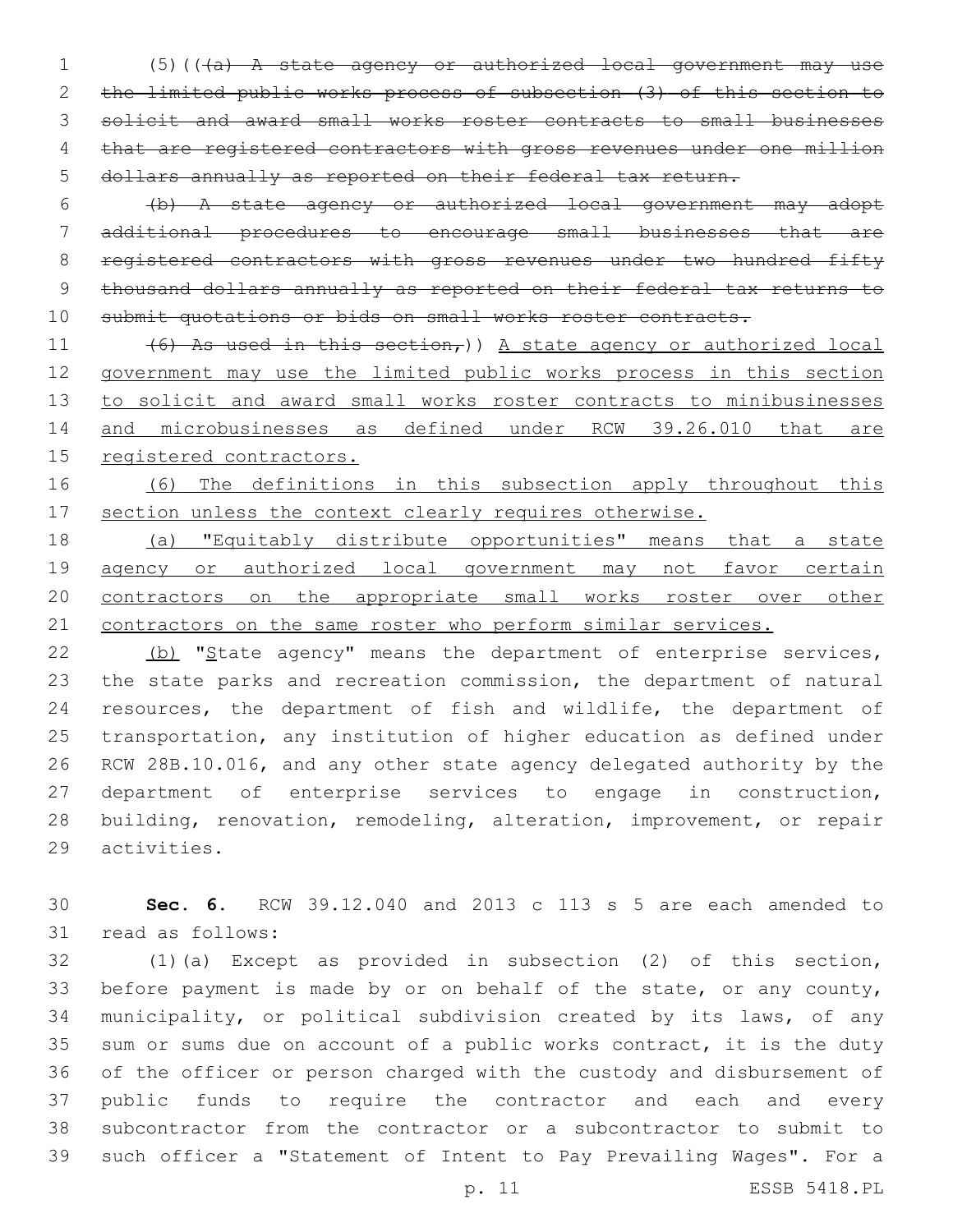contract in excess of ten thousand dollars, the statement of intent 2 to pay prevailing wages must include:

(i) The contractor's registration certificate number; and

 (ii) The prevailing rate of wage for each classification of workers entitled to prevailing wages under RCW 39.12.020 and the estimated number of workers in each classification.

 (b) Each statement of intent to pay prevailing wages must be approved by the industrial statistician of the department of labor and industries before it is submitted to the disbursing officer. Unless otherwise authorized by the department of labor and industries, each voucher claim submitted by a contractor for payment on a project estimate must state that the prevailing wages have been paid in accordance with the prefiled statement or statements of intent to pay prevailing wages on file with the public agency. Following the final acceptance of a public works project, it is the duty of the officer charged with the disbursement of public funds, to require the contractor and each and every subcontractor from the contractor or a subcontractor to submit to such officer an affidavit of wages paid before the funds retained according to the provisions of RCW 60.28.011 are released to the contractor. On a public works 21 project where no retainage is withheld ((pursuant to RCW 22 60.28.011(1)(b)), the affidavit of wages paid must be submitted to 23 the state, county, municipality, or other public body charged with the duty of disbursing or authorizing disbursement of public funds prior to final acceptance of the public works project. If a subcontractor performing work on a public works project fails to submit an affidavit of wages paid form, the contractor or subcontractor with whom the subcontractor had a contractual relationship for the project may file the forms on behalf of the nonresponsive subcontractor. Affidavit forms may only be filed on behalf of a nonresponsive subcontractor who has ceased operations or failed to file as required by this section. The contractor filing the affidavit must accept responsibility for payment of prevailing wages unpaid by the subcontractor on the project pursuant to RCW 39.12.020 and 39.12.065. Intentionally filing a false affidavit on behalf of a subcontractor subjects the filer to the same penalties as are provided in RCW 39.12.050. Each affidavit of wages paid must be certified by the industrial statistician of the department of labor and industries before it is submitted to the disbursing officer.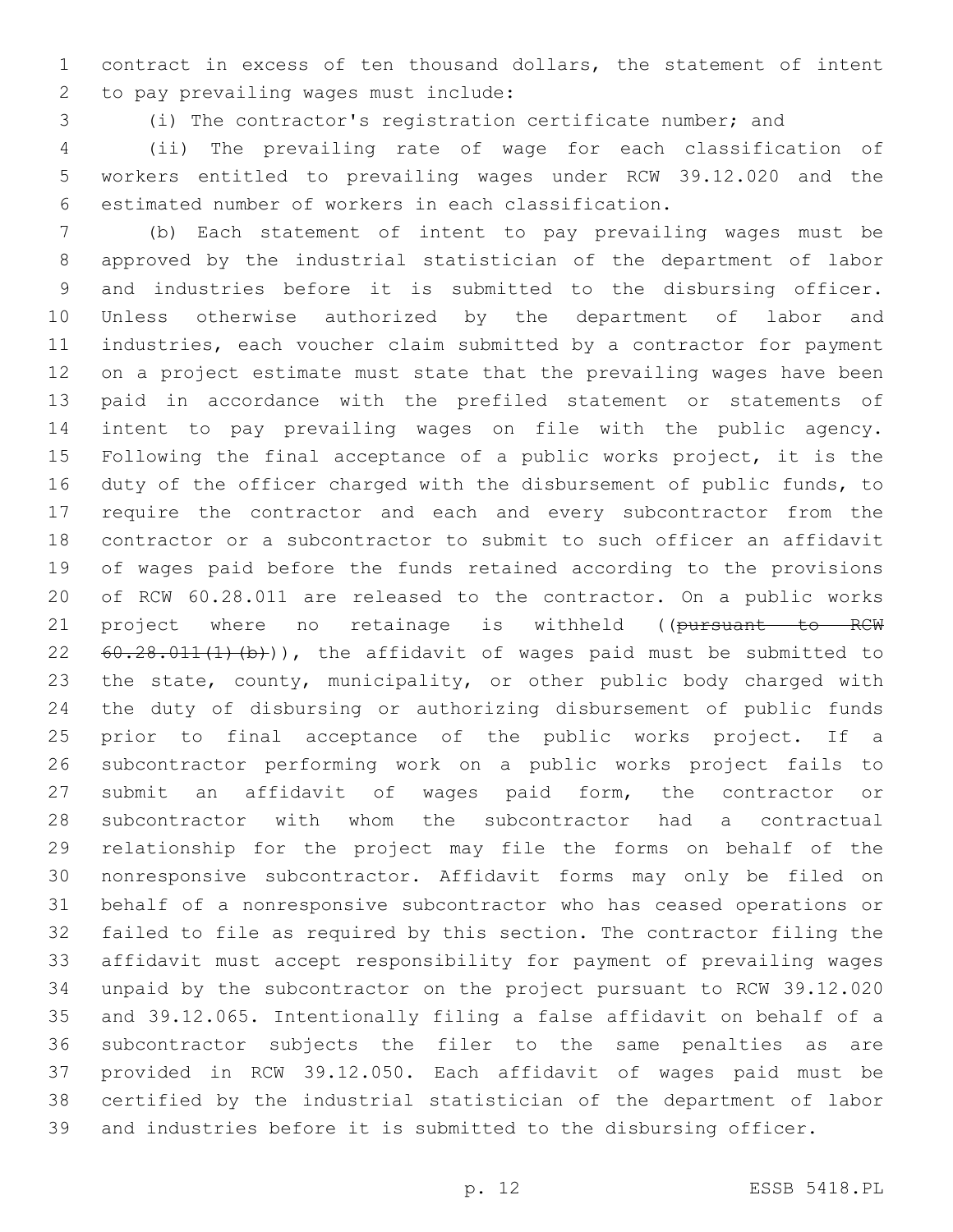(2) As an alternate to the procedures provided for in subsection (1) of this section, for public works projects of two thousand five hundred dollars or less and for projects where the limited public works process under RCW 39.04.155(3) is followed:4

 (a) An awarding agency may authorize the contractor or subcontractor to submit the statement of intent to pay prevailing wages directly to the officer or person charged with the custody or disbursement of public funds in the awarding agency without approval by the industrial statistician of the department of labor and industries. The awarding agency must retain such statement of intent 11 to pay prevailing wages for a period of not less than three years.

 (b) Upon final acceptance of the public works project, the awarding agency must require the contractor or subcontractor to submit an affidavit of wages paid. Upon receipt of the affidavit of wages paid, the awarding agency may pay the contractor or subcontractor in full, including funds that would otherwise be retained according to the provisions of RCW 60.28.011. Within thirty days of receipt of the affidavit of wages paid, the awarding agency must submit the affidavit of wages paid to the industrial statistician of the department of labor and industries for approval.

 (c) A statement of intent to pay prevailing wages and an affidavit of wages paid must be on forms approved by the department 23 of labor and industries.

 (d) In the event of a wage claim and a finding for the claimant by the department of labor and industries where the awarding agency 26 has used the alternative process provided for in this subsection (2), the awarding agency must pay the wages due directly to the claimant. If the contractor or subcontractor did not pay the wages stated in the affidavit of wages paid, the awarding agency may take action at law to seek reimbursement from the contractor or subcontractor of wages paid to the claimant, and may prohibit the contractor or subcontractor from bidding on any public works contract of the 33 awarding agency for up to one year.

 (e) Nothing in this section may be interpreted to allow an awarding agency to subdivide any public works project of more than two thousand five hundred dollars for the purpose of circumventing the procedures required by subsection (1) of this section.

 **Sec. 7.** RCW 54.04.070 and 2017 c 85 s 1 are each amended to read as follows:39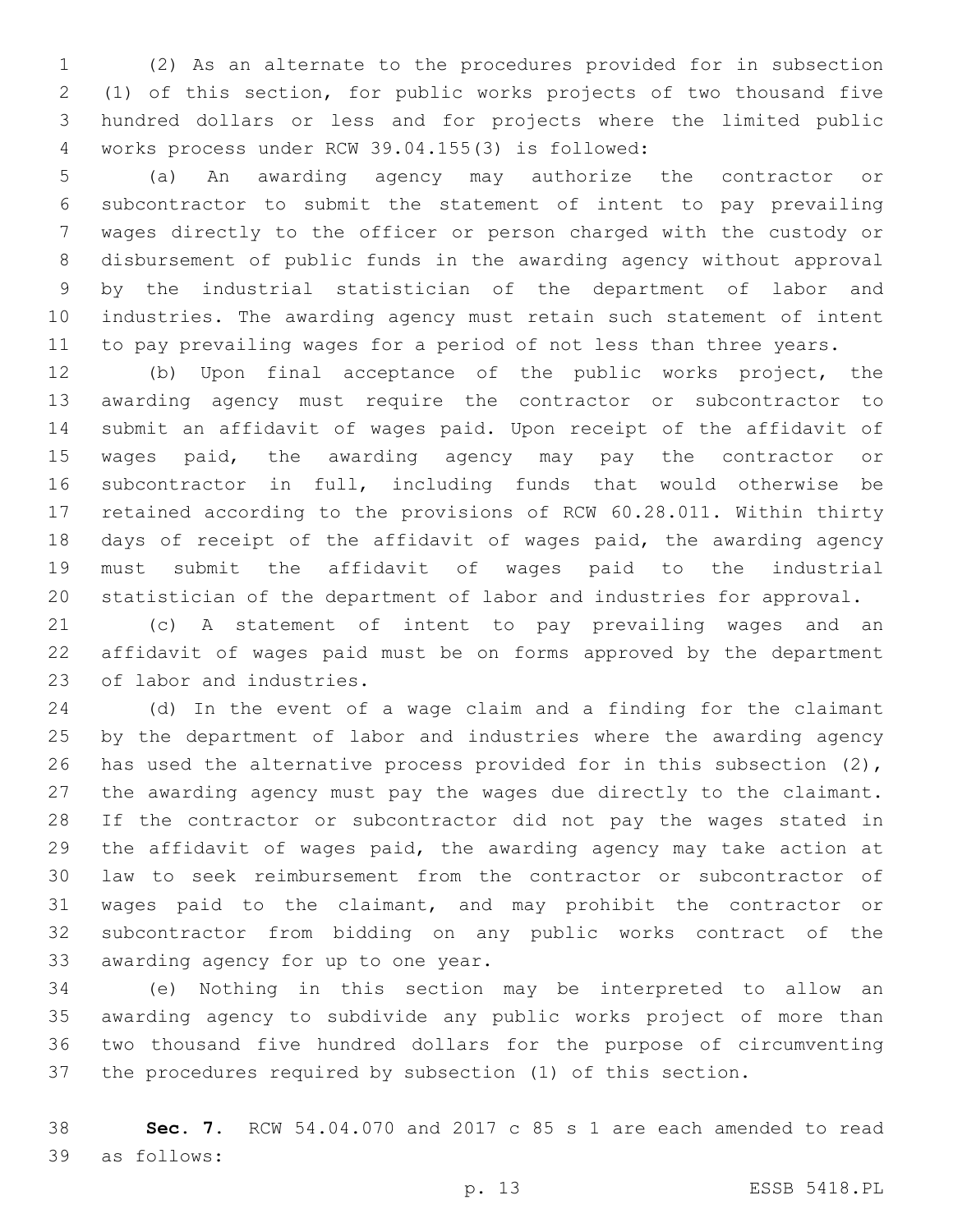(1) Any item, or items of the same kind of materials, equipment, or supplies purchased, the estimated cost of which is in excess of ((fifteen)) thirty thousand dollars, exclusive of sales tax, shall be by contract. However, a district may make purchases of the same kind of items of materials, equipment, and supplies not exceeding 6 ((seven)) twelve thousand (( $five-hundred$ )) dollars in any calendar month without a contract, purchasing any excess thereof over 8 ((seven)) twelve thousand ((five hundred)) dollars by contract.

 (2) Any work ordered by a district commission, the estimated cost 10 of which is in excess of ((twenty-five)) fifty thousand dollars, exclusive of sales tax, shall be by contract. However, a district commission may have its own regularly employed personnel perform work which is an accepted industry practice under prudent utility management without a contract. For purposes of this section, "prudent utility management" means performing work with regularly employed 16 personnel utilizing material of a worth not exceeding ((one)) three 17 hundred ( $(fiff(y))$  thousand dollars in value without a contract. This limit on the value of material being utilized in work being performed by regularly employed personnel shall not include the value of 20 individual items of equipment ((purchased or acquired and used as one 21 unit of a project)). For the purposes of this section, the term "equipment" includes but is not limited to conductor, cabling, wire, 23 pipe, or lines used for electrical, water, fiber optic, or telecommunications.

 (3) Before awarding a contract required under subsection (1) or (2) of this section, the commission shall publish a notice once or more in a newspaper of general circulation in the district at least thirteen days before the last date upon which bids will be received, inviting sealed proposals for the work or materials. Plans and specifications for the work or materials shall at the time of publication be on file at the office of the district and subject to public inspection. Any published notice ordering work to be performed for the district shall be mailed at the time of publication to any established trade association which files a written request with the 35 district to receive such notices. The commission may, at the same time and as part of the same notice, invite tenders for the work or materials upon plans and specifications to be submitted by the bidders.38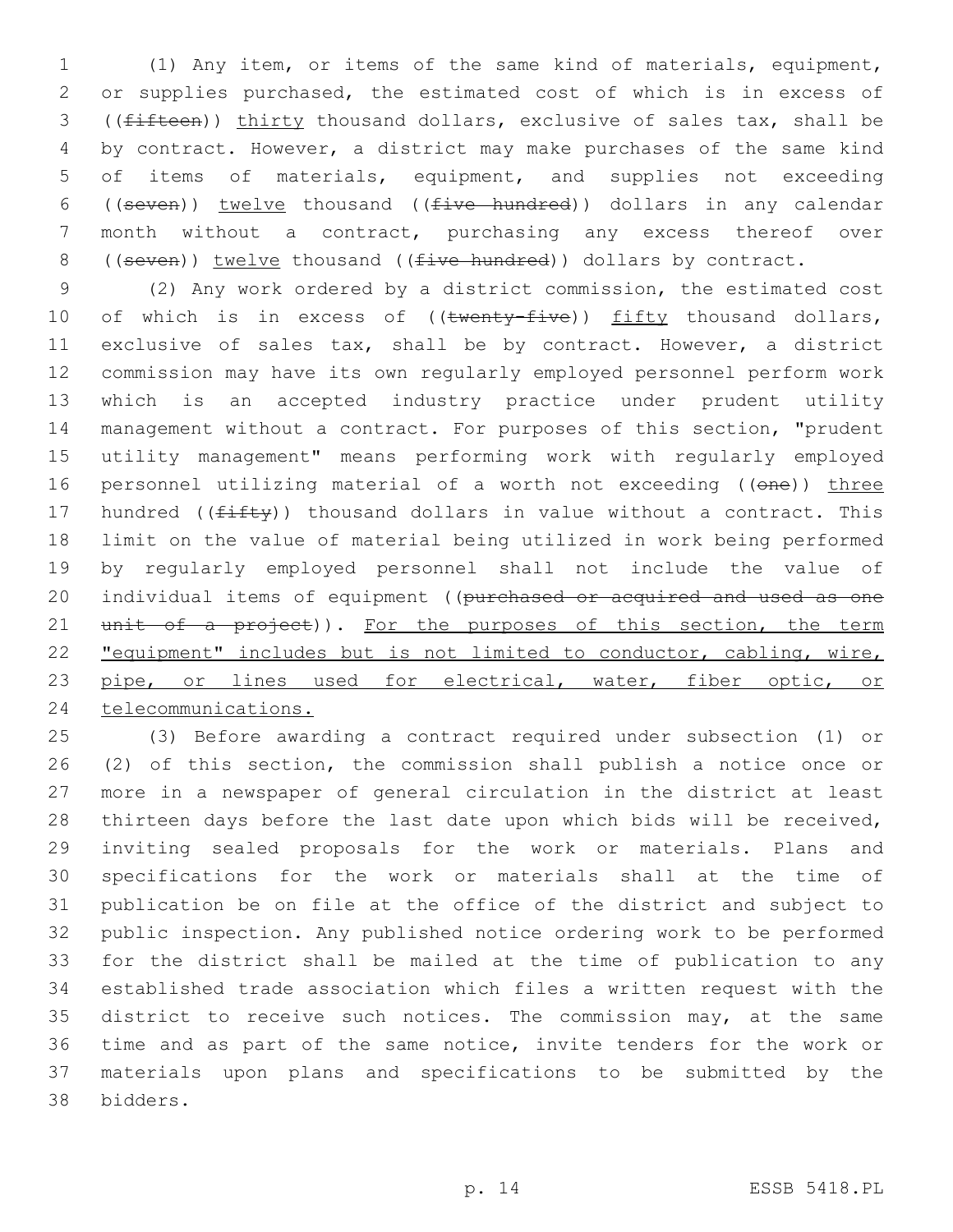(4) As an alternative to the competitive bidding requirements of this section and RCW 54.04.080, a district may let contracts using the small works roster process under RCW 39.04.155.

 (5) Whenever equipment or materials required by a district are held by a governmental agency and are available for sale but such agency is unwilling to submit a proposal, the commission may ascertain the price of such items and file a statement of such price supported by the sworn affidavit of one member of the commission, and may consider such price as a bid without a deposit or bond.

 (6) Pursuant to RCW 39.04.280, the commission may waive the competitive bidding requirements of this section and RCW 54.04.080 if an exemption contained within RCW 39.04.280 applies to the purchase 13 or public work.

 (7)(a) A district may procure public works with a unit priced contract under this section, RCW 54.04.080, or 54.04.085 for the purpose of completing anticipated types of work based on hourly rates or unit pricing for one or more categories of work or trades.

 (b) For the purposes of this section, unit priced contract means a competitively bid contract in which public works are anticipated on a recurring basis to meet the business or operational needs of a district, under which the contractor agrees to a fixed period indefinite quantity delivery of work, at a defined unit price, for 23 each category of work.

 (c) Unit priced contracts must be executed for an initial contract term not to exceed three years, with the district having the option of extending or renewing the unit priced contract for one 27 additional year.

 (d) Invitations for unit price bids shall include, for purposes of the bid evaluation, estimated quantities of the anticipated types of work or trades, and specify how the district will issue or release work assignments, work orders, or task authorizations pursuant to a unit priced contract for projects, tasks, or other work based on the hourly rates or unit prices bid by the contractor. Where electrical facility construction or improvement work is anticipated, contractors on a unit priced contract shall comply with the requirements under RCW 54.04.085 (1) through (5). Contracts must be awarded to the 37 lowest responsible bidder as per RCW 39.04.010.

 (e) Unit price contractors shall pay prevailing wages for all work that would otherwise be subject to the requirements of chapter 40 39.12 RCW. ((Prevailing wages for all work performed pursuant to each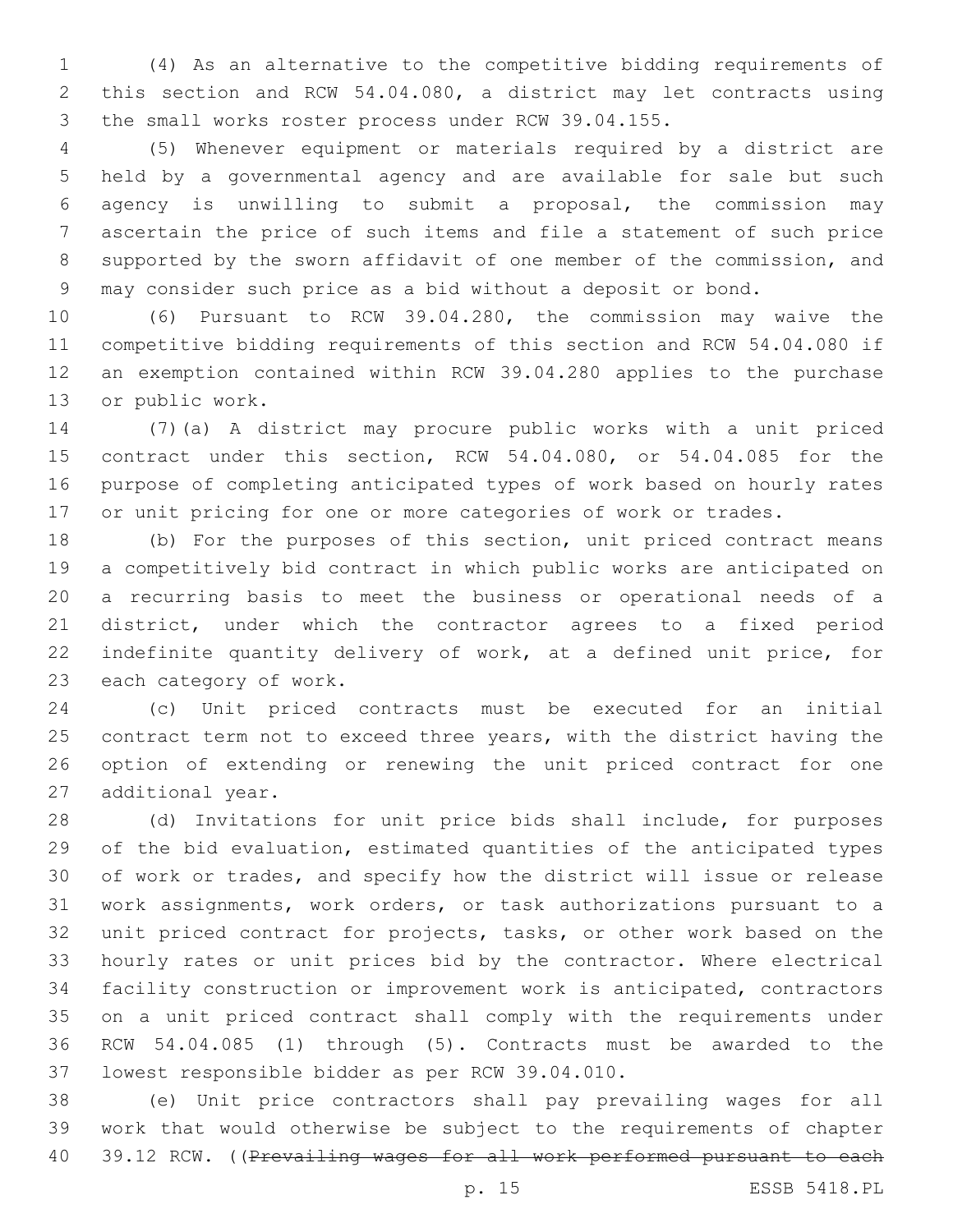work order must be the rates in effect at the time the individual work order is issued)) Prevailing wages for all work performed pursuant to each work order must be the prevailing wage rates in 4 effect at the beginning date for each contract year. Unit priced contracts must have prevailing wage rates updated annually. Intents and affidavits for prevailing wages paid must be submitted annually for all work completed within the previous twelve-month period of the 8 unit priced contract.

 **Sec. 8.** RCW 36.32.235 and 2016 c 95 s 8 and 2016 c 19 s 8 are 10 each reenacted and amended to read as follows:

11 (1) In each county ((with a population of four hundred thousand 12 <del>or more</del>)) which by resolution establishes a county purchasing department, the purchasing department shall enter into leases of personal property on a competitive basis and purchase all supplies, materials, and equipment on a competitive basis, for all departments of the county, as provided in this chapter and chapter 39.04 RCW, except that the county purchasing department is not required to make purchases that are paid from the county road fund or equipment rental 19 and revolving fund.

(2) As used in this section:20

(a) "Public works" has the same definition as in RCW 39.04.010.

 (b) "Riverine project" means a project of construction, alteration, repair, replacement, or improvement other than ordinary 24 maintenance, executed at the cost of the state or of any municipality, or which is by law a lien or charge on any property, carried out on a river or stream and its tributaries and associated floodplains, beds, banks, and waters for the purpose of improving aquatic habitat, improving water quality, restoring floodplain 29 function, or providing flood protection.

 (c) "Stormwater project" means a project of construction, alteration, repair, replacement, or improvement other than ordinary maintenance, executed at the cost of the state or of any municipality, or which is by law a lien or charge on any property, carried out on a municipal separate storm sewer system, and any connections to the system, that is regulated under a state-issued national pollutant discharge elimination system general municipal stormwater permit for the purpose of improving control of stormwater runoff quantity and quality from developed land, safely conveying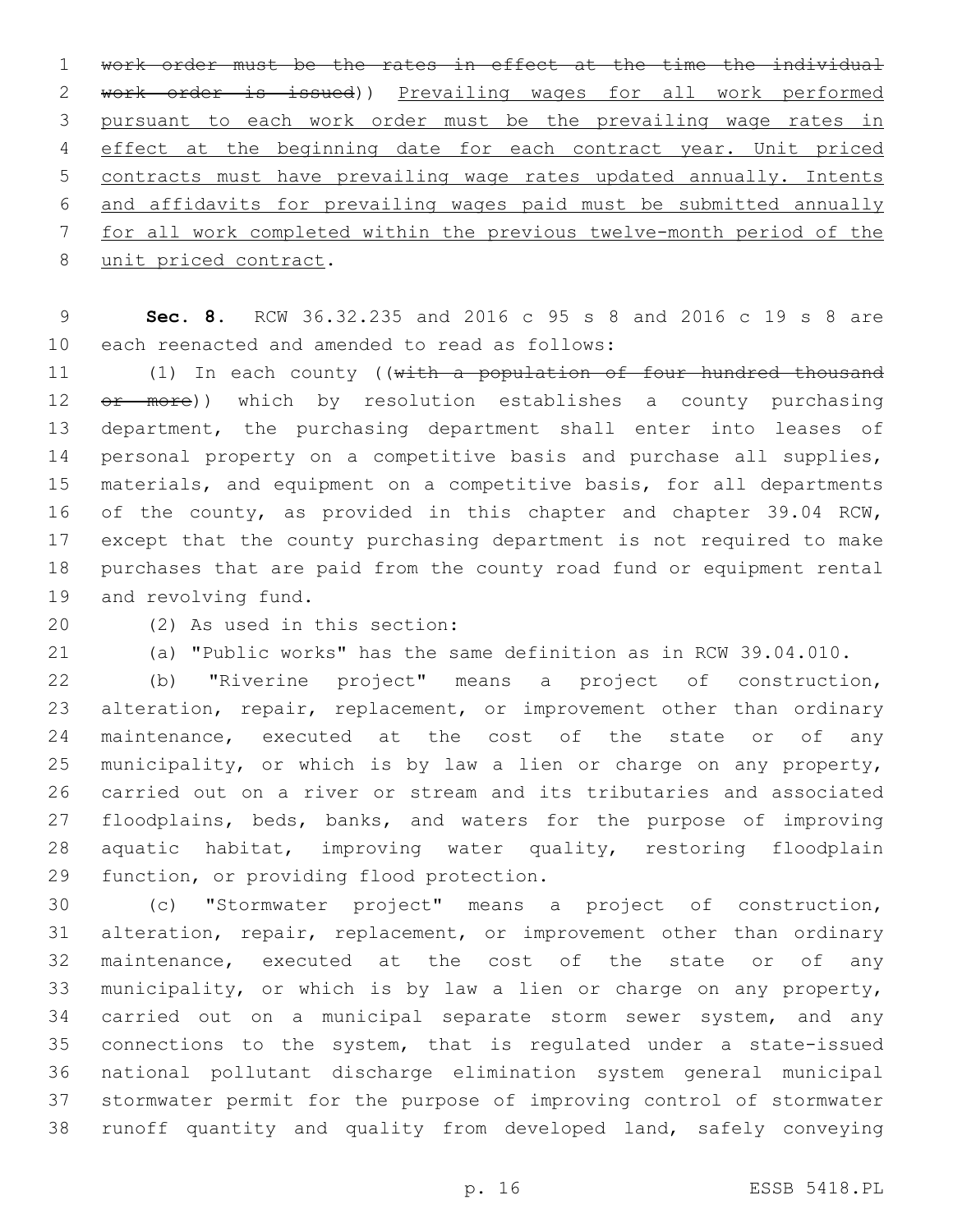stormwater runoff, or reducing erosion or other water quality impacts caused by municipal separate storm sewer system discharges.

 (3) Except as otherwise specified in this chapter or in chapter 36.77 RCW, all counties subject to these provisions shall contract on a competitive basis for all public works after bids have been submitted to the county upon specifications therefor. Such specifications shall be in writing and shall be filed with the clerk of the county legislative authority for public inspection.

 (4) An advertisement shall be published in the county official newspaper stating the time and place where bids will be opened, the time after which bids will not be received, the character of the work to be done, the materials and equipment to be furnished, and that specifications therefor may be seen at the office of the clerk of the county legislative authority. An advertisement shall also be published in a legal newspaper of general circulation in or as near as possible to that part of the county in which such work is to be done. If the county official newspaper is a newspaper of general circulation covering at least forty percent of the residences in that part of the county in which such public works are to be done, then the publication of an advertisement of the applicable specifications in the county official newspaper is sufficient. Such advertisements shall be published at least once at least thirteen days prior to the 23 last date upon which bids will be received.

 (5) The bids shall be in writing, may be in either hard copy or 25 electronic form as specified by the county, shall be filed with the clerk, shall be opened and read in public at the time and place named 27 therefor in the advertisements, and, after being opened, shall be filed for public inspection. No bid may be considered for public work unless it is accompanied by a bid deposit in the form of a surety bond, postal money order, cash, cashier's check, or certified check in an amount equal to five percent of the amount of the bid proposed.

 (6) The contract for the public work shall be awarded to the lowest responsible bidder. Any or all bids may be rejected for good cause. The county legislative authority shall require from the successful bidder for such public work a contractor's bond in the 36 amount and with the conditions imposed by law.

 (7) If the bidder to whom the contract is awarded fails to enter into the contract and furnish the contractor's bond as required within ten days after notice of the award, exclusive of the day of notice, the amount of the bid deposit shall be forfeited to the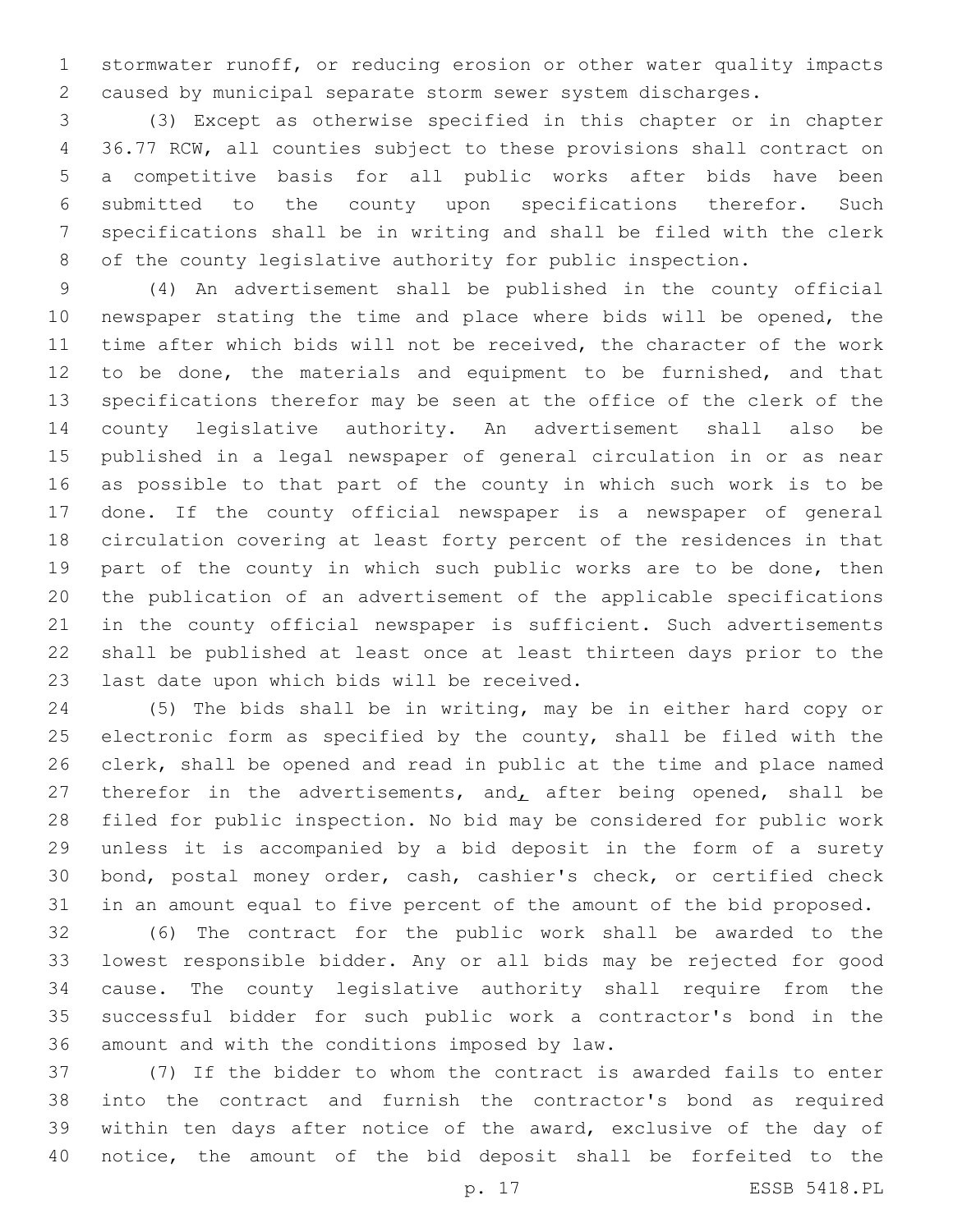county and the contract awarded to the next lowest and best bidder. The bid deposit of all unsuccessful bidders shall be returned after the contract is awarded and the required contractor's bond given by the successful bidder is accepted by the county legislative authority. Immediately after the award is made, the bid quotations obtained shall be recorded and open to public inspection and shall be 7 available by telephone inquiry.

8 (8) As limited by subsection  $((+10))$   $(11)$  of this section, a county subject to these provisions may have public works performed by county employees in any annual or biennial budget period equal to a dollar value not exceeding ten percent of the public works construction budget, including any amount in a supplemental public works construction budget, over the budget period.

 Whenever a county subject to these provisions has had public works performed in any budget period up to the maximum permitted amount for that budget period, all remaining public works except 17 emergency work under subsection  $((+12))$   $(13)$  of this section within that budget period shall be done by contract pursuant to public notice and call for competitive bids as specified in subsection (3) of this section. The state auditor shall report to the state treasurer any county subject to these provisions that exceeds this amount and the extent to which the county has or has not reduced the amount of public works it has performed by public employees in 24 subsequent years.

 (9) A county may procure public works with a unit priced contract under this section for the purpose of completing anticipated types of work based on hourly rates or unit pricing for one or more categories of work or trades.

 (a) For the purposes of this section, "unit priced contract" means a competitively bid contract in which public works are anticipated on a recurring basis to meet the business or operational needs of the county, under which the contractor agrees to a fixed 33 period indefinite quantity delivery of work, at a defined unit price for each category of work.

 (b) Unit priced contracts must be executed for an initial contract term not to exceed one year, with the county having the 37 option of extending or renewing the unit priced contract for one additional year.

 (c) Invitations for unit price bids shall include, for purposes of the bid evaluation, estimated quantities of the anticipated types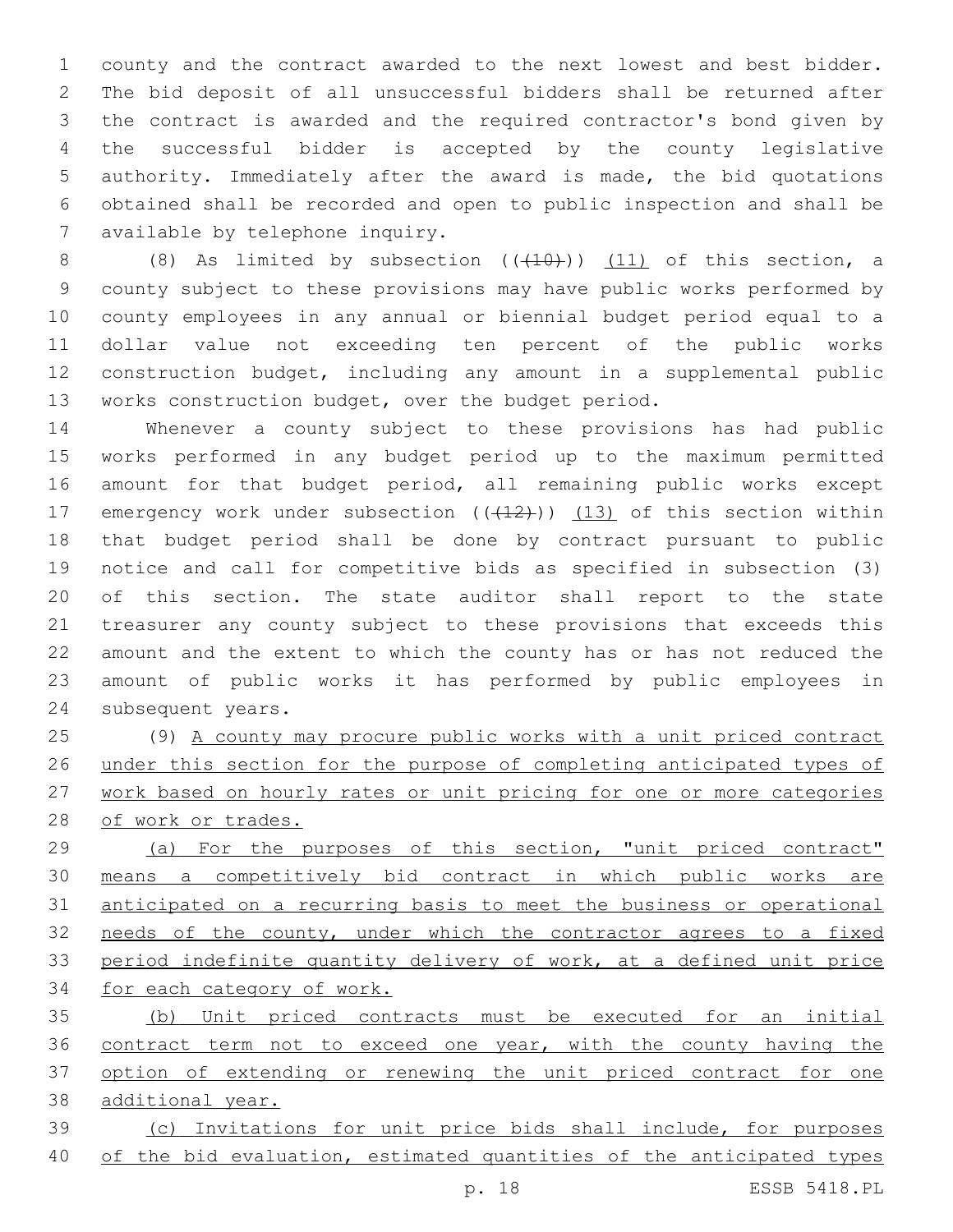1 of work or trades, and specify how the county will issue or release work assignments, work orders, or task authorizations pursuant to a unit priced contract for projects, tasks, or other work based on the 4 hourly rates or unit prices bid by the contractor. The contract must be awarded to the lowest responsible bidder as defined under RCW 39.04.010. Whenever possible, the county must invite at least one bid from a certified minority or woman contractor who otherwise qualifies 8 under this section.

 (d) Unit price contractors shall pay prevailing wages for all work that would otherwise be subject to the requirements of chapter 11 39.12 RCW. Prevailing wages for all work performed pursuant to each 12 work order must be the prevailing wage rates in effect at the 13 beginning date for each contract year. Unit priced contracts must 14 have prevailing wage rates updated annually. Intents and affidavits for prevailing wages paid must be submitted annually for all work completed within the previous twelve-month period of the unit priced contract.

 (10) If a county subject to these provisions has public works performed by public employees in any budget period that are in excess of this ten percent limitation, the amount in excess of the permitted amount shall be reduced from the otherwise permitted amount of public works that may be performed by public employees for that county in its next budget period. Ten percent of the motor vehicle fuel tax distributions to that county shall be withheld if two years after the 25 year in which the excess amount of work occurred, the county has failed to so reduce the amount of public works that it has performed by public employees. The amount withheld shall be distributed to the county when it has demonstrated in its reports to the state auditor that the amount of public works it has performed by public employees 30 has been reduced as required.

 $(110)$  ( $(11)$ ) In addition to the percentage limitation provided in subsection (8) of this section, counties subject to these provisions containing a population of four hundred thousand or more shall not have public employees perform: A public works project in excess of ninety thousand dollars if more than a single craft or trade is involved with the public works project, a riverine project or stormwater project in excess of two hundred fifty thousand dollars if more than a single craft or trade is involved with the riverine project or stormwater project, a public works project in excess of forty-five thousand dollars if only a single craft or trade is

p. 19 ESSB 5418.PL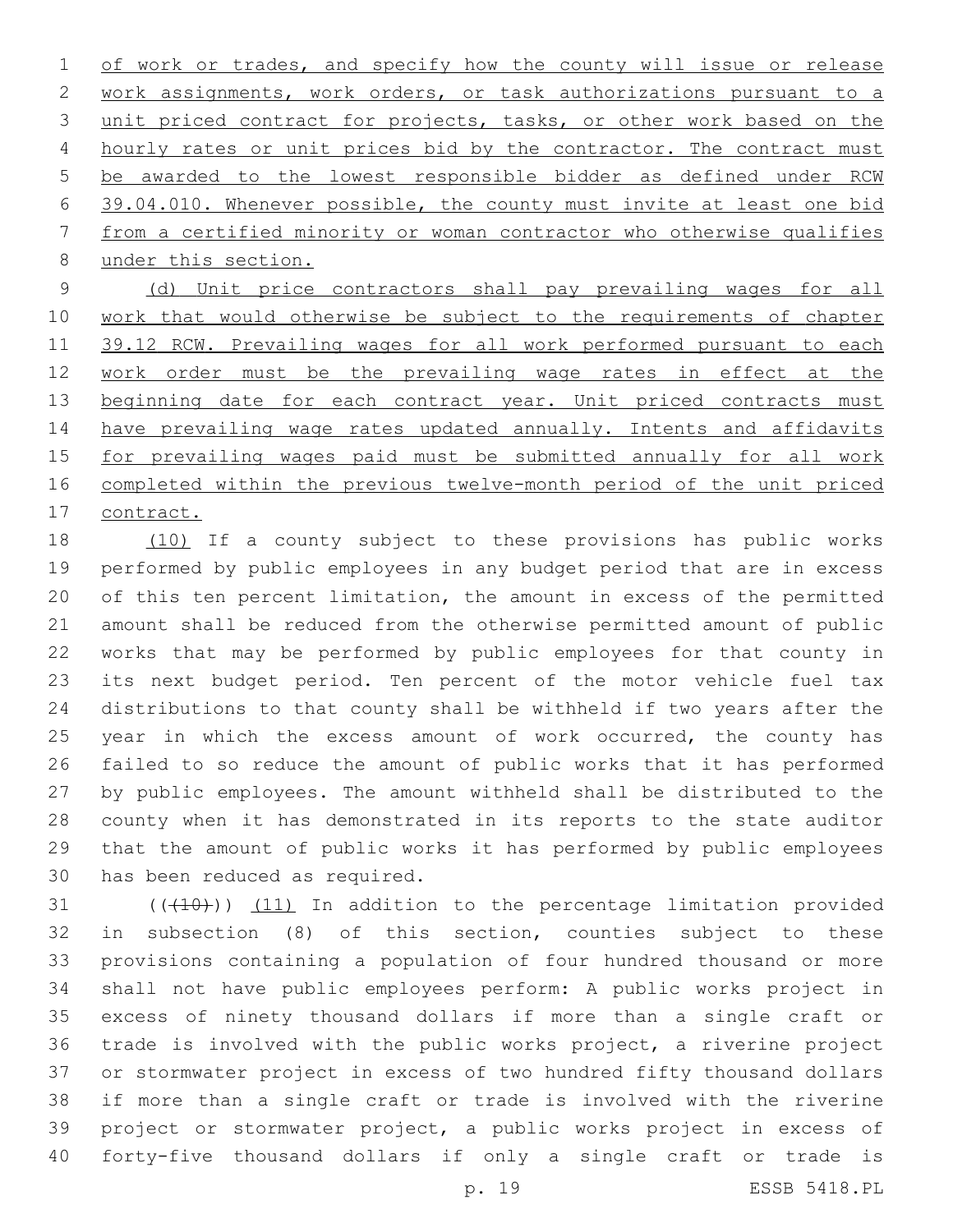involved with the public works project, or a riverine project or stormwater project in excess of one hundred twenty-five thousand dollars if only a single craft or trade is involved with the riverine project or stormwater project. A public works project, a riverine project, and a stormwater project means a complete project. The restrictions in this subsection do not permit the division of the project into units of work or classes of work to avoid the restriction on work that may be performed by public employees on a 9 single project.

 The cost of a separate public works project shall be the costs of materials, supplies, equipment, and labor on the construction of that project. The value of the public works budget shall be the value of all the separate public works projects within the budget.

14 (((11))) (12) In addition to the accounting and recordkeeping 15 requirements contained in chapter 39.04 RCW, any county which uses public employees to perform public works projects under RCW 36.32.240(1) shall prepare a year-end report to be submitted to the state auditor indicating the total dollar amount of the county's public works construction budget and the total dollar amount for public works projects performed by public employees for that year.

 The year-end report submitted pursuant to this subsection to the state auditor shall be in accordance with the standard form required 23 by RCW 43.09.205.

24 (((12)) (13) Notwithstanding any other provision in this section, counties may use public employees without any limitation for emergency work performed under an emergency declared pursuant to RCW 36.32.270, and any such emergency work shall not be subject to the limitations of this section. Publication of the description and estimate of costs relating to correcting the emergency may be made within seven days after the commencement of the work. Within two weeks of the finding that such an emergency existed, the county legislative authority shall adopt a resolution certifying the damage to public facilities and costs incurred or anticipated relating to correcting the emergency. Additionally this section shall not apply to architectural and engineering or other technical or professional services performed by public employees in connection with a public works project.37

 ( $(\overline{+13})$ )  $\underline{14}$  In lieu of the procedures of subsections (3) 39 through  $((+11))$   $(12)$  of this section, a county may let contracts using the small works roster process provided in RCW 39.04.155.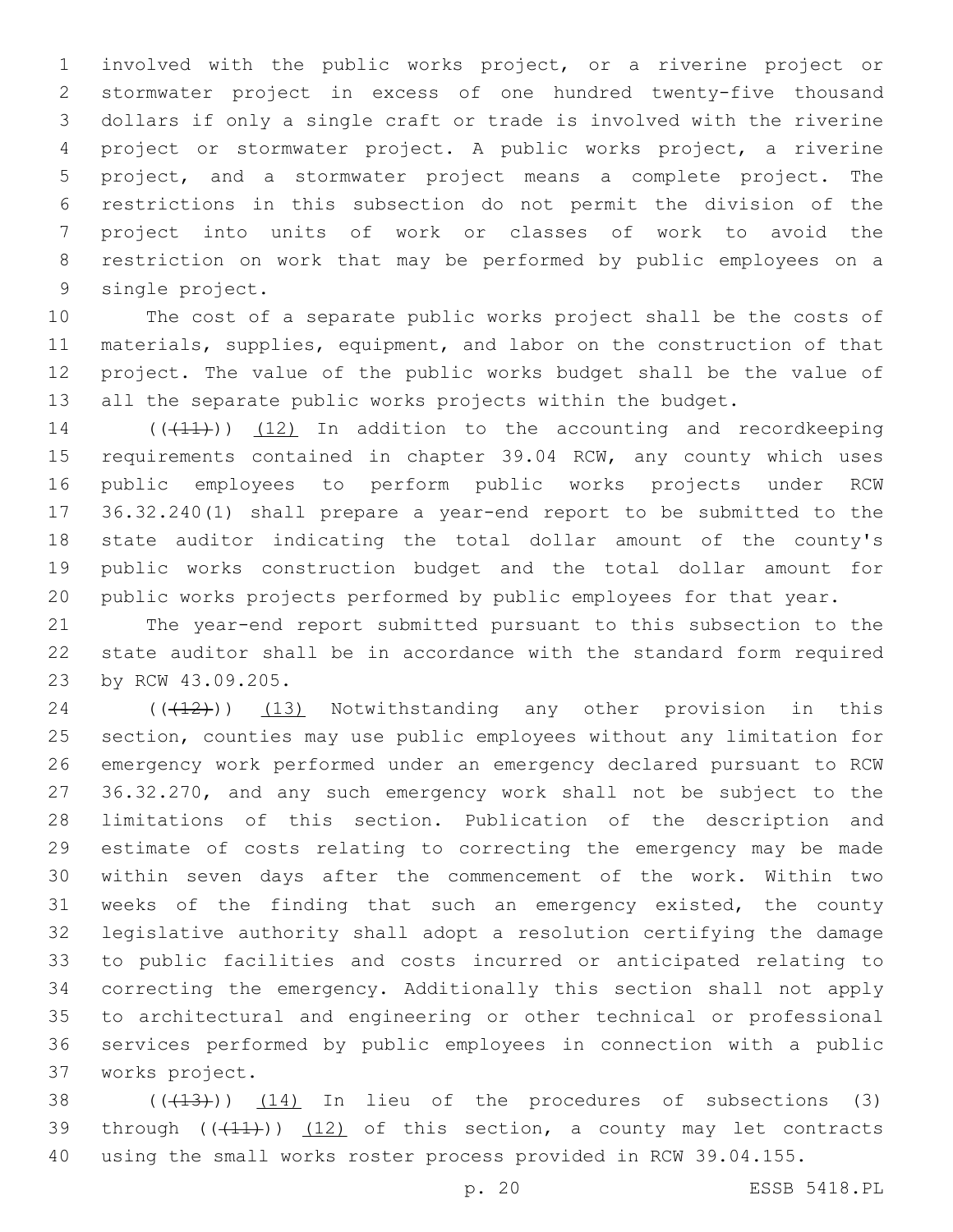Whenever possible, the county shall invite at least one proposal from a certified minority or woman contractor who shall otherwise 3 qualify under this section.

 (((14))) (15) The allocation of public works projects to be performed by county employees shall not be subject to a collective 6 bargaining agreement.

7 (( $(15)$ )) (16) This section does not apply to performance-based contracts, as defined in RCW 39.35A.020(4), that are negotiated under 9 chapter 39.35A RCW.

10 (((16))) (17) Nothing in this section prohibits any county from allowing for preferential purchase of products made from recycled materials or products that may be recycled or reused.

 $((\langle 17 \rangle)(18)$  This section does not apply to contracts between the public stadium authority and a team affiliate under RCW 36.102.060(4), or development agreements between the public stadium authority and a team affiliate under RCW 36.102.060(7) or leases 17 entered into under RCW 36.102.060(8).

 NEW SECTION. **Sec. 9.** A new section is added to chapter 39.04 19 RCW to read as follows:

 (1) The following public bodies of the state of Washington are authorized to procure public works contracts under this chapter for the purpose of completing anticipated types of work based on hourly rates or unit pricing for one or more categories of work or trades:

 (a) Every county public transportation authority as defined under 25 RCW 36.57.010;

 (b) Every public transportation benefit area as defined under RCW 27 36.57A.010; and

 (c) Every regional transit authority as defined under RCW 81.112.020.29

 (2) A public body may procure public works with a unit priced contract under this section for the purpose of completing anticipated types of work based on hourly rates or unit pricing for one or more 33 categories of work or trades.

 (3) Unit priced contracts must be executed for an initial contract term not to exceed one year, with the public body having the option of extending or renewing the unit priced contract for one 37 additional year.

 (4) Invitations for unit price bids must include, for purposes of the bid evaluation, estimated quantities of the anticipated types of

p. 21 ESSB 5418.PL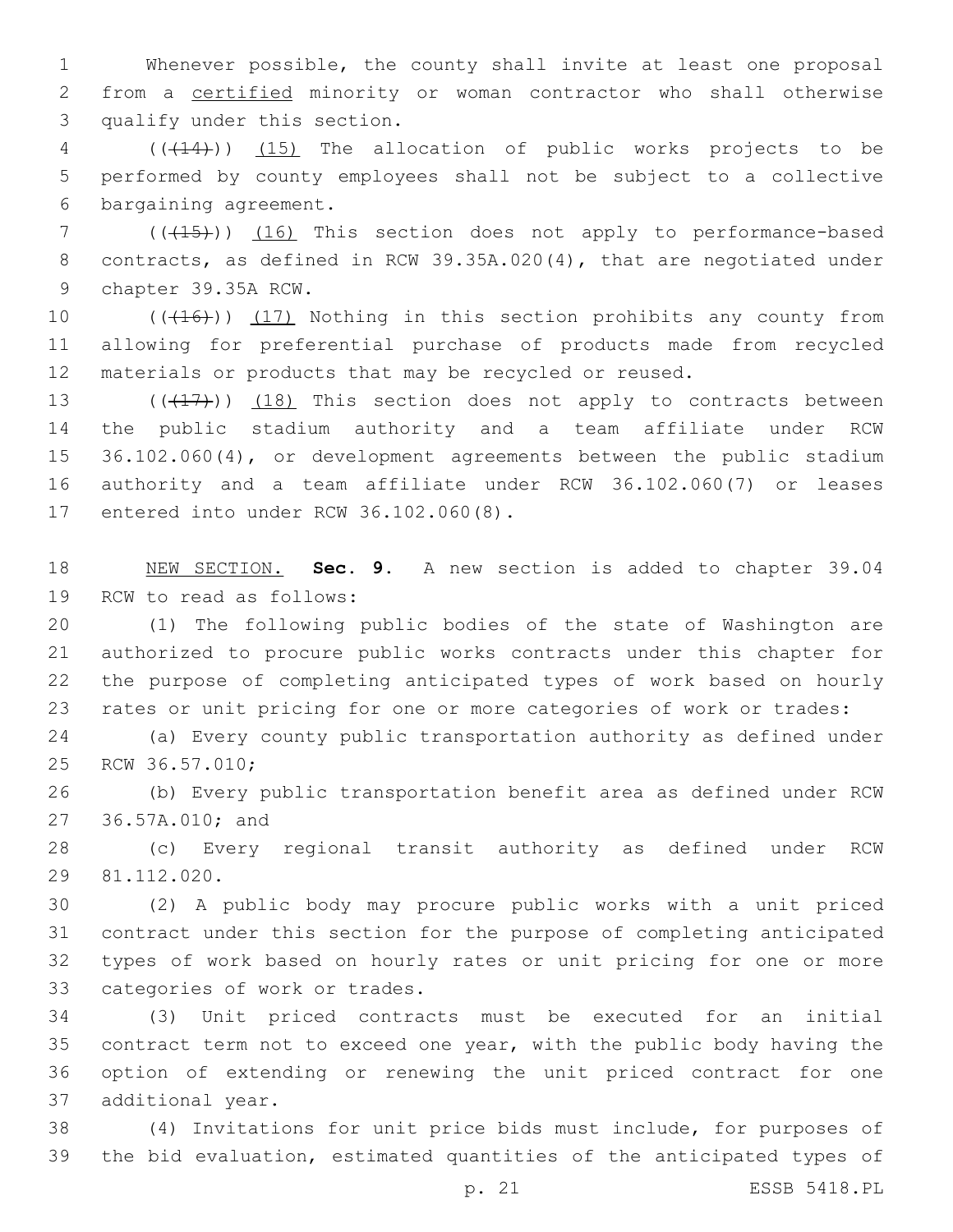work or trades, and specify how the public body will issue or release work assignments, work orders, or task authorizations pursuant to a unit priced contract for projects, tasks, or other work based on the hourly rates or unit prices bid by the contractor. Contracts must be awarded to the lowest responsible bidder as provided in RCW 39.04.010. Whenever possible, the public body must invite at least one proposal from a certified minority or woman contractor who 8 otherwise qualifies under this section.

 (5) Unit priced contractors shall pay prevailing wages for all work that would otherwise be subject to the requirements of chapter 39.12 RCW. Prevailing wages for all work performed pursuant to each work order must be the prevailing wage rates in effect at the beginning date for each contract year. Unit priced contracts must have prevailing wage rates updated annually. Intents and affidavits for prevailing wages paid must be submitted annually for all work completed within the previous twelve-month period of the unit priced 17 contract.

 (6) All public works procured with a unit priced contract under this section must comply with all other applicable bid requirements.

 (7) For the purposes of this section, "unit priced contract" means a competitively bid contract in which public works are anticipated on a recurring basis to meet the business or operational needs of the public body, under which the contractor agrees to a fixed period indefinite quantity delivery of work, at a defined unit 25 price for each category of work.

 **Sec. 10.** RCW 57.08.050 and 2015 c 136 s 1 are each amended to 27 read as follows:

 (1) All work ordered, the estimated cost of which is in excess of 29 fifty thousand dollars, shall be let by contract and competitive bidding. Before awarding any such contract the board of commissioners shall publish a notice in a newspaper of general circulation where the district is located at least once thirteen days before the last date upon which bids will be received, inviting sealed proposals for such work, plans and specifications which must at the time of publication of such notice be on file in the office of the board of commissioners subject to the public inspection. The notice shall state generally the work to be done and shall call for proposals for doing the same to be sealed and filed with the board of commissioners 39 on or before the day and hour named therein.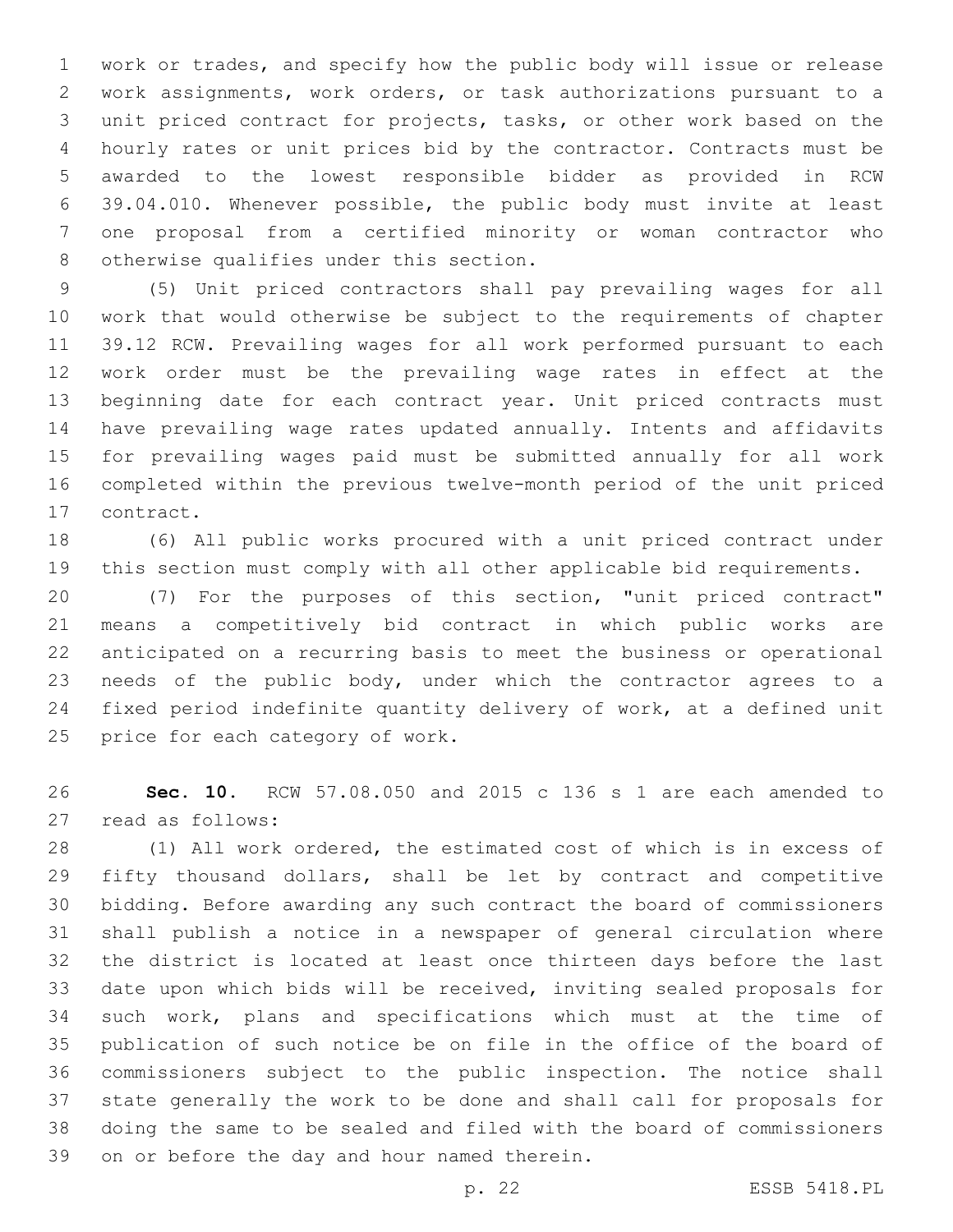Each bid shall be accompanied by a certified or cashier's check or postal money order payable to the order of the county treasurer for a sum not less than five percent of the amount of the bid, or accompanied by a bid bond in an amount not less than five percent of the bid with a corporate surety licensed to do business in the state, conditioned that the bidder will pay the district as liquidated damages the amount specified in the bond, unless the bidder enters into a contract in accordance with the bidder's bid, and no bid shall be considered unless accompanied by such check, cash or bid bond. At the time and place named such bids shall be publicly opened and read and the board of commissioners shall proceed to canvass the bids and may let such contract to the lowest responsible bidder upon plans and specifications on file or to the best bidder submitting the bidder's own plans and specifications. The board of commissioners may reject 15 all bids for good cause and readvertise and in such case all checks, cash or bid bonds shall be returned to the bidders. If the contract is let, then all checks, cash, or bid bonds shall be returned to the bidders, except that of the successful bidder, which shall be retained until a contract shall be entered into for doing the work, and a bond to perform such work furnished with sureties satisfactory to the board of commissioners in the full amount of the contract price between the bidder and the commission in accordance with the bid. If the bidder fails to enter into the contract in accordance with the bid and furnish the bond within ten days from the date at which the bidder is notified that the bidder is the successful bidder, the check, cash, or bid bonds and the amount thereof shall be forfeited to the district. If the bidder fails to enter into a contract in accordance with the bidder's bid, and the board of commissioners deems it necessary to take legal action to collect on any bid bond required by this section, then the district shall be entitled to collect from the bidder any legal expenses, including reasonable attorneys' fees occasioned thereby. A low bidder who claims error and fails to enter into a contract is prohibited from bidding on the same project if a second or subsequent call for bids 35 is made for the project.

 (2) As an alternative to requirements under subsection (1) of this section, a water-sewer district may let contracts using the 38 small works roster process under RCW 39.04.155.

 (3) Any purchase of materials, supplies, or equipment, with an estimated cost in excess of forty thousand dollars, shall be by

p. 23 ESSB 5418.PL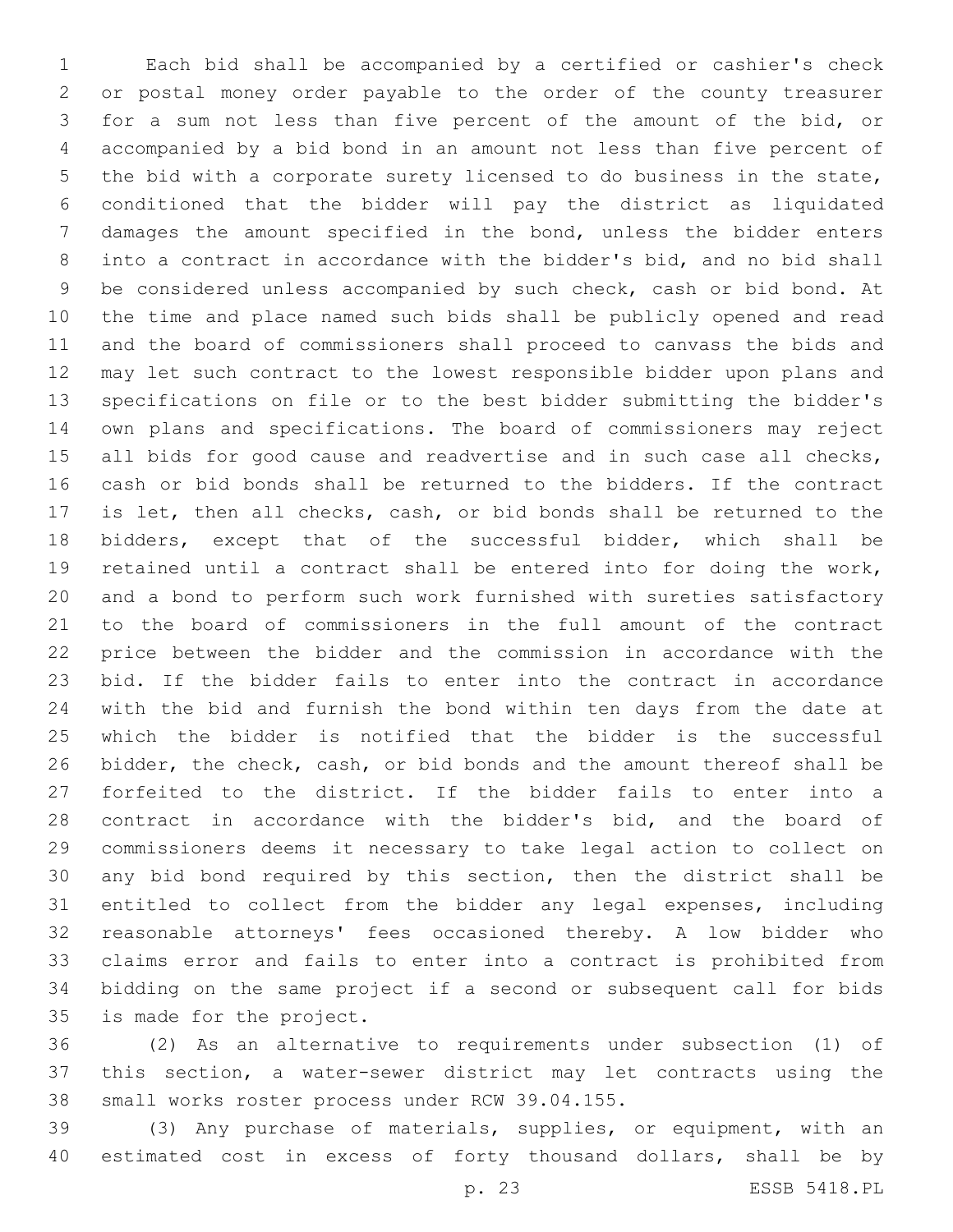contract. Any purchase of materials, supplies, or equipment, with an estimated cost of less than fifty thousand dollars shall be made using the process provided in RCW 39.04.190. Any purchase of materials, supplies, or equipment with an estimated cost of fifty thousand dollars or more shall be made by competitive bidding following the procedure for letting contracts for projects under 7 subsection (1) of this section.

 (4) As an alternative to requirements under subsection (3) of this section, a water-sewer district may let contracts for purchase 10 of materials, supplies, or equipment with the suppliers designated on 11 current state agency, county, city, or town purchasing rosters for the materials, supplies, or equipment, when the roster has been established in accordance with the competitive bidding law for 14 purchases applicable to the state agency, county, city, or town. The price and terms for purchases shall be as described on the applicable 16 roster.

 (5) The board may waive the competitive bidding requirements of this section pursuant to RCW 39.04.280 if an exemption contained within that section applies to the purchase or public work.

 (6)(a) A district may procure public works with a unit priced contract under this section for the purpose of completing anticipated types of work based on hourly rates or unit pricing for one or more categories of work or trades.

 (b) For the purposes of this section, "unit priced contract" means a competitively bid contract in which public works are anticipated on a recurring basis to meet the business or operational needs of the district, under which the contractor agrees to a fixed period indefinite quantity delivery of work, at a defined unit price for each category of work.

 (c) Unit priced contracts must be executed for an initial contract term not to exceed one year, with the district having the option of extending or renewing the unit priced contract for one additional year.

 (d) Invitations for unit price bids must include, for purposes of the bid evaluation, estimated quantities of the anticipated types of work or trades, and specify how the district will issue or release work assignments, work orders, or task authorizations pursuant to a unit priced contract for projects, tasks, or other work based on the hourly rates or unit prices bid by the contractor. Contracts must be awarded to the lowest responsible bidder as per RCW 39.04.010.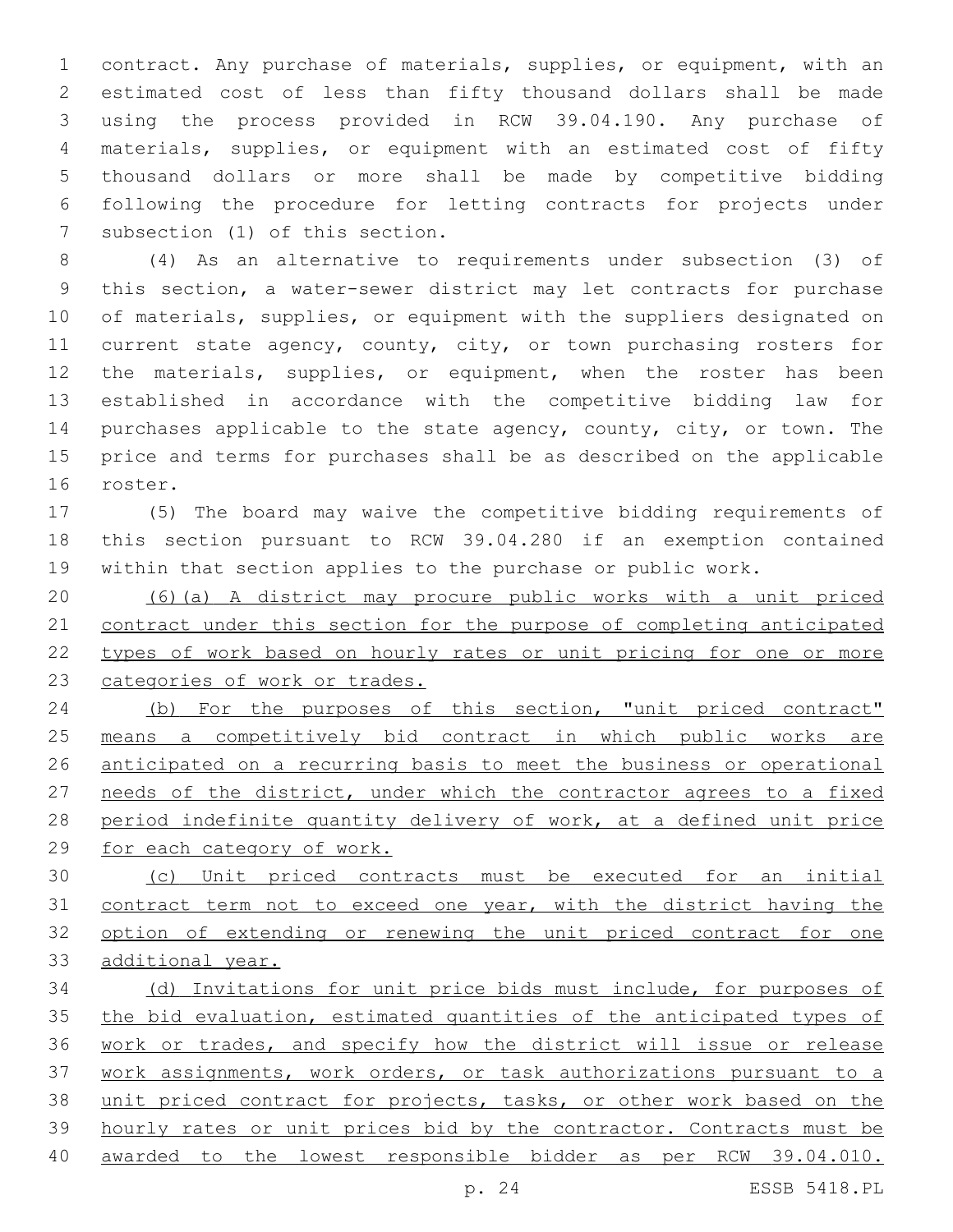Whenever possible, the district must invite at least one proposal from a certified minority or woman contractor who otherwise qualifies 3 under this section. (e) Unit price contractors shall pay prevailing wages for all work that would otherwise be subject to the requirements of chapter 39.12 RCW. Prevailing wages for all work performed pursuant to each work order must be the prevailing wage rates in effect at the 8 beginning date for each contract year. Unit priced contracts must have prevailing wage rates updated annually. Intents and affidavits for prevailing wages paid must be submitted annually for all work completed within the previous twelve-month period of the unit priced contract.

 **Sec. 11.** RCW 35.22.620 and 2018 c 74 s 1 are each amended to 14 read as follows:

 (1) As used in this section, the term "public works" means as 16 defined in RCW 39.04.010.

 (2) A first-class city may have public works performed by contract pursuant to public notice and call for competitive bids. As limited by subsection (3) of this section, a first-class city may have public works performed by city employees in any annual or biennial budget period equal to a dollar value not exceeding ten percent of the public works construction budget, including any amount in a supplemental public works construction budget, over the budget period. The amount of public works that a first-class city has a county perform for it under RCW 35.77.020 shall be included within 26 this ten percent limitation.

 If a first-class city has public works performed by public employees in any budget period that are in excess of this ten percent limitation, the amount in excess of the permitted amount shall be reduced from the otherwise permitted amount of public works that may be performed by public employees for that city in its next budget period. Twenty percent of the motor vehicle fuel tax distributions to that city shall be withheld if two years after the year in which the excess amount of work occurred, the city has failed to so reduce the amount of public works that it has performed by public employees. The amount so withheld shall be distributed to the city when it has demonstrated in its reports to the state auditor that the amount of public works it has performed by public employees has been so 39 reduced.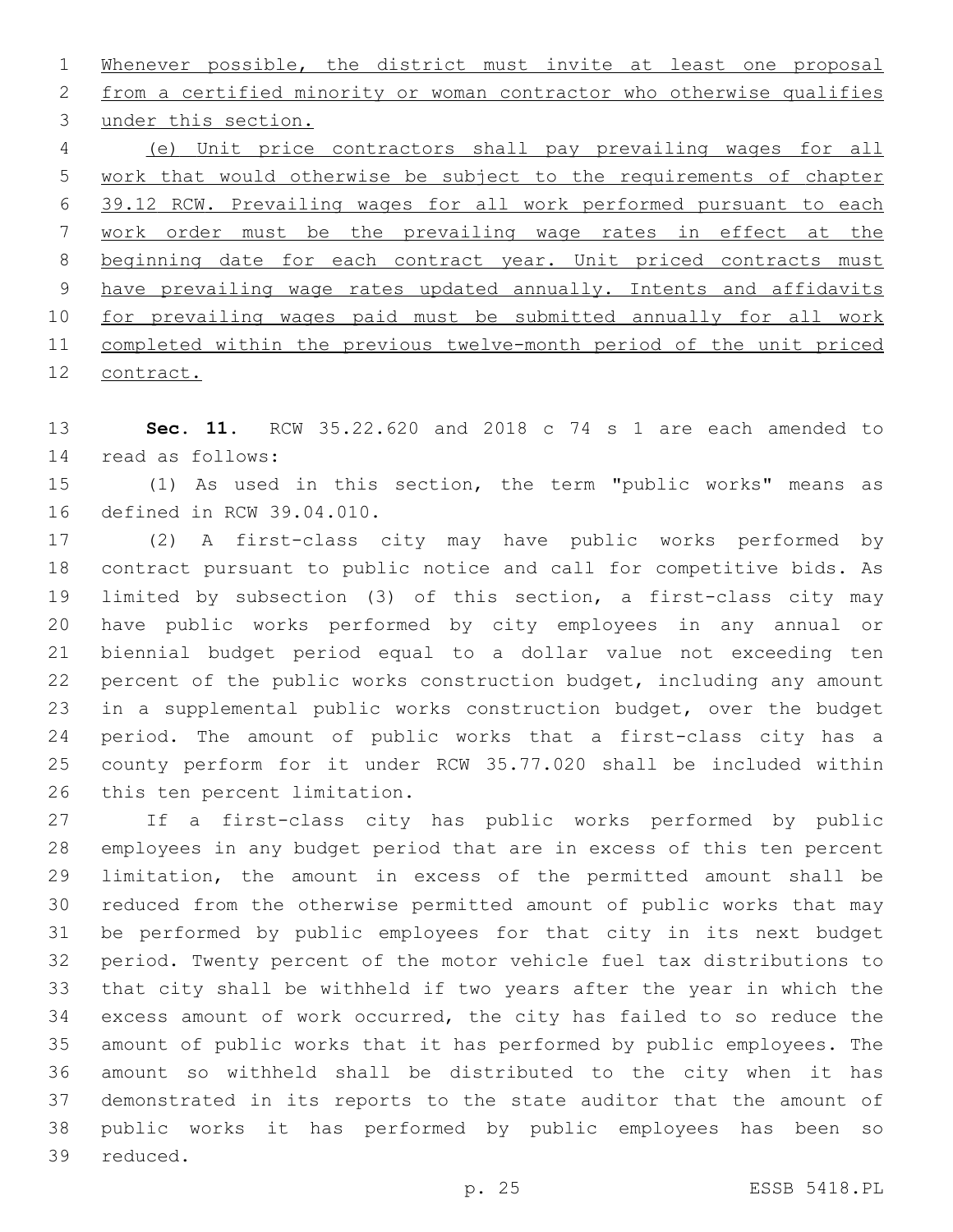Whenever a first-class city has had public works performed in any budget period up to the maximum permitted amount for that budget period, all remaining public works within that budget period shall be done by contract pursuant to public notice and call for competitive 5 bids.

 The state auditor shall report to the state treasurer any first-class city that exceeds this amount and the extent to which the city has or has not reduced the amount of public works it has 9 performed by public employees in subsequent years.

 (3) In addition to the percentage limitation provided in subsection (2) of this section, a first-class city shall not have public employees perform a public works project in excess of ((ninety)) one hundred fifty thousand dollars if more than a single craft or trade is involved with the public works project, or a public 15 works project in excess of ((forty-five thousand)) seventy-five 16 thousand five hundred dollars if only a single craft or trade is involved with the public works project or the public works project is street signalization or street lighting. A public works project means a complete project. The restrictions in this subsection do not permit the division of the project into units of work or classes of work to avoid the restriction on work that may be performed by day labor on a 22 single project.

 (4) In addition to the accounting and recordkeeping requirements contained in RCW 39.04.070, every first-class city annually may prepare a report for the state auditor indicating the total public works construction budget and supplemental public works construction budget for that year, the total construction costs of public works performed by public employees for that year, and the amount of public works that is performed by public employees above or below ten percent of the total construction budget. However, if a city budgets on a biennial basis, this annual report may indicate the amount of public works that is performed by public employees within the current biennial period that is above or below ten percent of the total 34 biennial construction budget.

 Each first-class city with a population of one hundred fifty thousand or less shall use the form required by RCW 43.09.205 to account and record costs of public works in excess of five thousand 38 dollars that are not let by contract.

 (5) The cost of a separate public works project shall be the costs of materials, supplies, equipment, and labor on the

p. 26 ESSB 5418.PL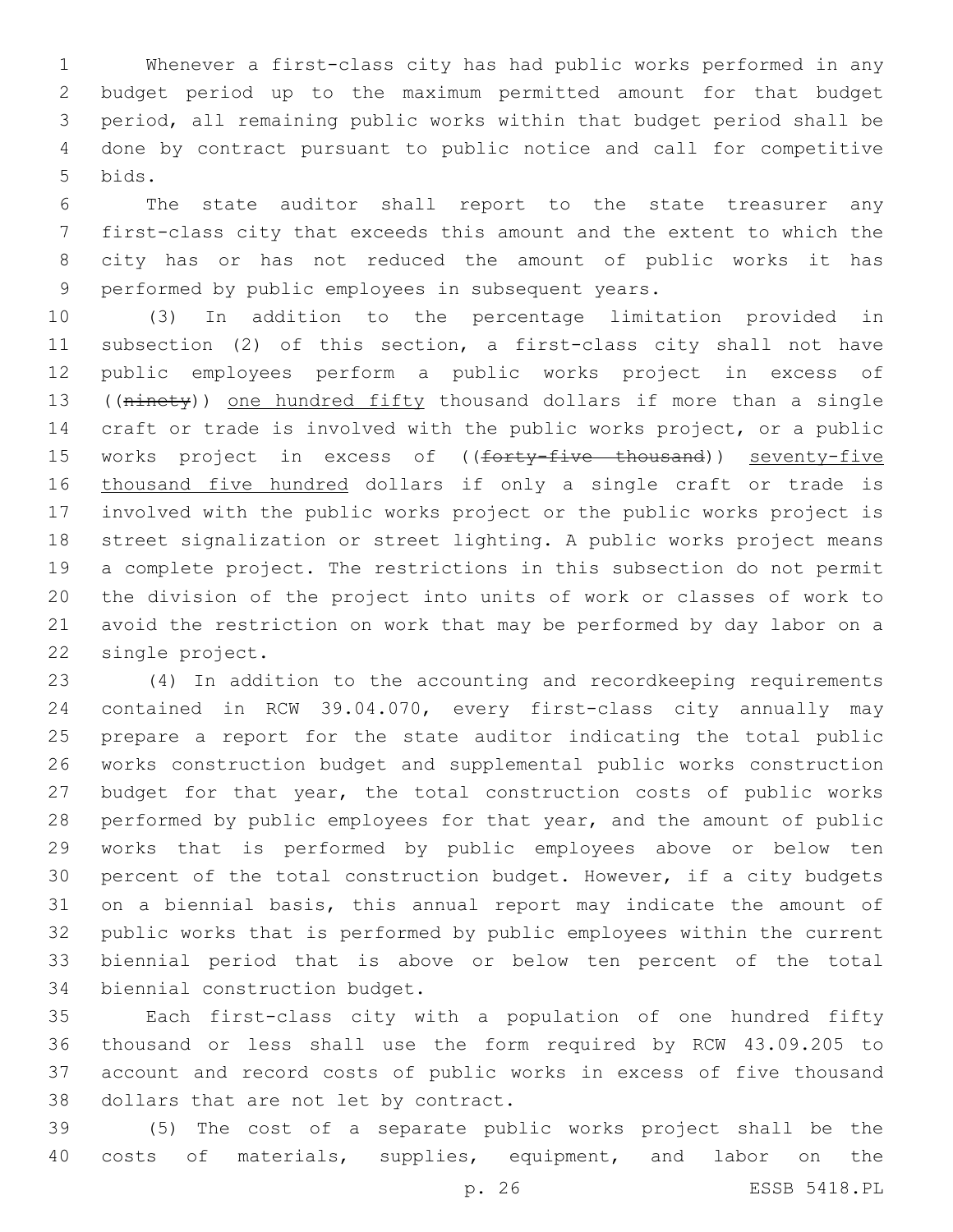construction of that project. The value of the public works budget shall be the value of all the separate public works projects within 3 the budget.

 (6) The competitive bidding requirements of this section may be waived by the city legislative authority pursuant to RCW 39.04.280 if an exemption contained within that section applies to the work or 7 contract.

 (7) In lieu of the procedures of subsections (2) and (6) of this section, a first-class city may let contracts using the small works 10 roster process in RCW 39.04.155.

 Whenever possible, the city shall invite at least one proposal 12 from a certified minority or woman contractor who shall otherwise 13 qualify under this section.

 (8) The allocation of public works projects to be performed by city employees shall not be subject to a collective bargaining 16 agreement.

 (9) This section does not apply to performance-based contracts, as defined in RCW 39.35A.020(4), that are negotiated under chapter 19 39.35A RCW.

 (10) Nothing in this section shall prohibit any first-class city from allowing for preferential purchase of products made from recycled materials or products that may be recycled or reused.

 (11)(a) Any first-class city may procure public works with a unit priced contract under this section for the purpose of completing anticipated types of work based on hourly rates or unit pricing for 26 one or more categories of work or trades.

 (b) For the purposes of this section, "unit priced contract" means a competitively bid contract in which public works are anticipated on a recurring basis to meet the business or operational needs of the city, under which the contractor agrees to a fixed period indefinite quantity delivery of work, at a defined unit price 32 for each category of work.

 (c) Unit priced contracts must be executed for an initial contract term not to exceed three years, with the city having the option of extending or renewing the unit priced contract for one 36 additional year.

 (d) Invitations for unit price bids shall include, for purposes of the bid evaluation, estimated quantities of the anticipated types of work or trades, and specify how the city will issue or release work assignments, work orders, or task authorizations pursuant to a

p. 27 ESSB 5418.PL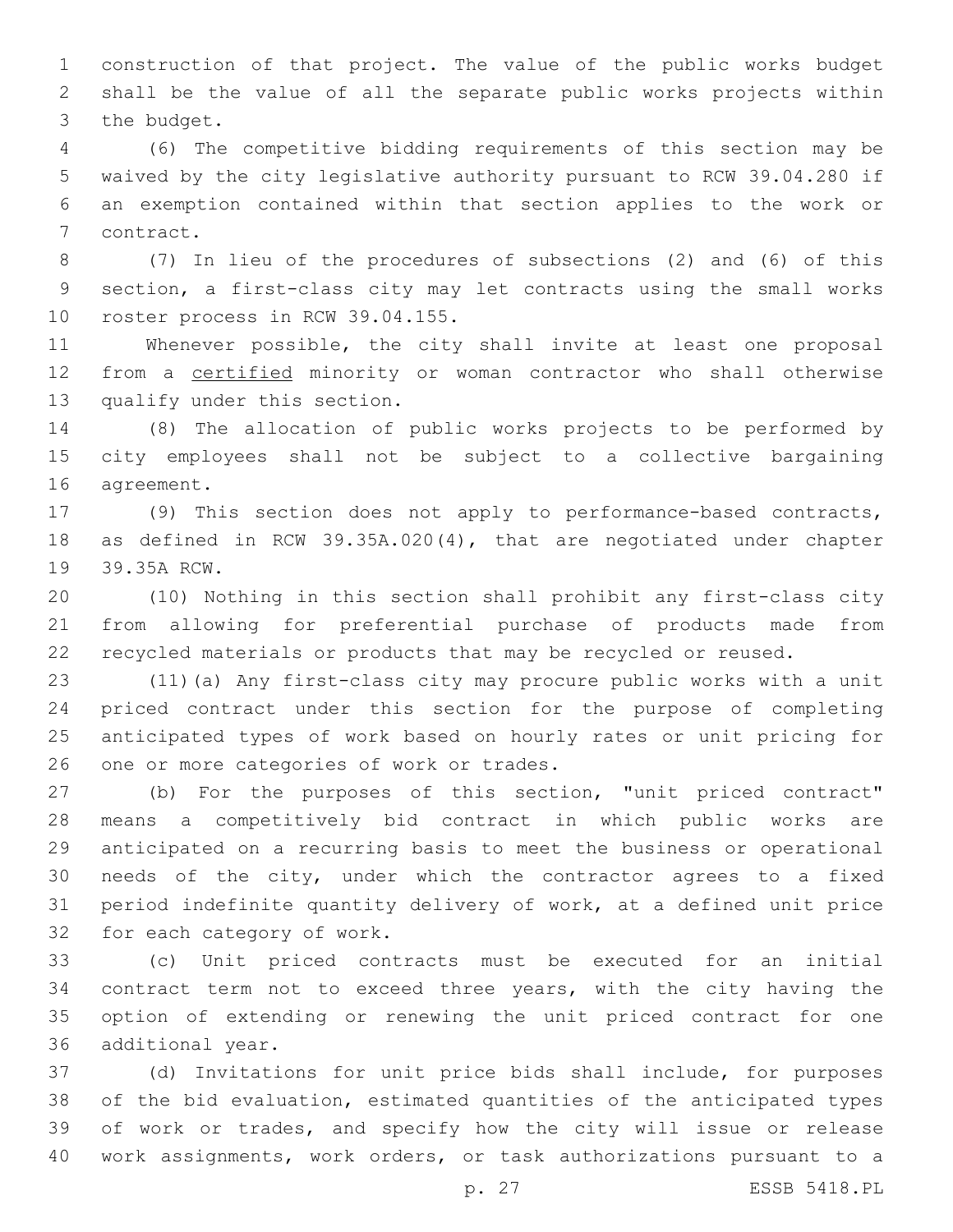unit priced contract for projects, tasks, or other work based on the hourly rates or unit prices bid by the contractor. Contracts must be awarded to the lowest responsible bidder as per RCW 39.04.010. Whenever possible, the city must invite at least one proposal from a certified minority or woman contractor who otherwise qualifies under 6 this section.

 (e) Unit price contractors shall pay prevailing wages for all work that would otherwise be subject to the requirements of chapter 39.12 RCW. Prevailing wages for all work performed pursuant to each work order must be the prevailing wage rates in effect at the beginning date for each contract year. Unit priced contracts must have prevailing wage rates updated annually. Intents and affidavits for prevailing wages paid must be submitted annually for all work completed within the previous twelve-month period of the unit priced 15 contract.

 **Sec. 12.** RCW 52.14.110 and 2009 c 229 s 9 are each amended to 17 read as follows:

 Insofar as practicable, purchases and any public works by the district shall be based on competitive bids. A formal sealed bid procedure shall be used as standard procedure for purchases and contracts for purchases executed by the board of commissioners. 22 Formal sealed bidding shall not be required for:

 (1) The purchase of any materials, supplies, or equipment if the 24 cost will not exceed the sum of ((ten)) forty thousand dollars. 25 However, whenever the estimated cost does not exceed  $(f \pm f t \gamma)$  seventy-five thousand dollars, the commissioners may by resolution 27 use the process provided in RCW 39.04.190 to award contracts;

 (2) Contracting for work to be done involving the construction or improvement of a fire station or other buildings where the estimated 30 cost will not exceed the sum of  $((\text{twenty}))$  thirty thousand dollars, which includes the costs of labor, material, and equipment;

 (3) Contracts using the small works roster process under RCW 33 39.04.155; and

 (4) Any contract for purchases or public work pursuant to RCW 39.04.280 if an exemption contained within that section applies to 36 the purchase or public work.

 **Sec. 13.** RCW 39.04.105 and 2003 c 300 s 1 are each amended to 38 read as follows: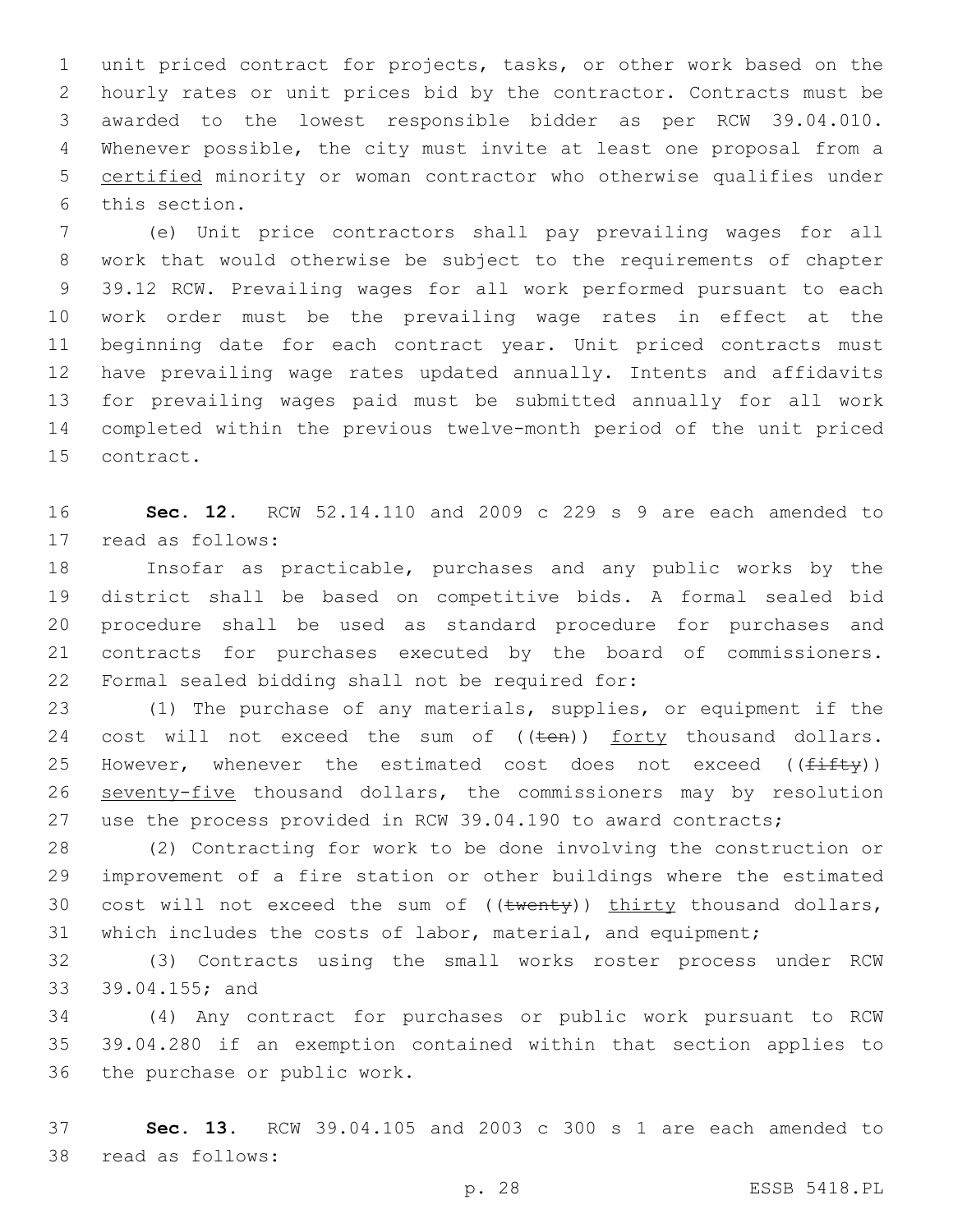(1) Within two business days of the bid opening on a public works project that is the subject of competitive bids, the municipality must provide, if requested by a bidder, copies of the bids the municipality received for the project. The municipality shall then allow at least two full business days after providing bidders with copies of all bids before executing a contract for the project. Intermediate Saturdays, Sundays, and legal holidays are not counted.

 (2) When a municipality receives a written protest from a bidder 9 for a public works project ((which)) that is the subject of 10 competitive bids, the municipality ((shall)) must not execute a contract for the project with anyone other than the protesting bidder without first providing at least two full business days' written notice of the municipality's intent to execute a contract for the project; provided that the protesting bidder submits notice in 15 writing of its protest no later than:

16 (a) Two full business days following bid opening, if no bidder 17 requested copies of the bids received for the project under subsection (1) of this section; or

 (b) Two full business days following when the municipality provided copies of the bids to those bidders requesting bids under 21 subsection (1) of this section. Intermediate Saturdays, Sundays, and 22 legal holidays are not counted.

 **Sec. 14.** RCW 54.04.082 and 2008 c 216 s 3 are each amended to 24 read as follows:

 For the awarding of a contract to purchase any item, or items of the same kind of materials, equipment, or supplies in an amount 27 exceeding ((fifteen)) thirty thousand dollars per calendar month, but 28 less than ((sixty)) one hundred twenty thousand dollars per calendar month, exclusive of sales tax, the commission may, in lieu of the procedure described in RCW 54.04.070 and 54.04.080 requiring public notice to invite sealed proposals for such materials, equipment, or supplies, pursuant to commission resolution use the process provided in RCW 39.04.190. Waiver of the deposit or bid bond required under RCW 54.04.080 may be authorized by the commission in securing such 35 bid quotations.

 **Sec. 15.** RCW 87.03.435 and 1997 c 354 s 3 are each amended to 37 read as follows: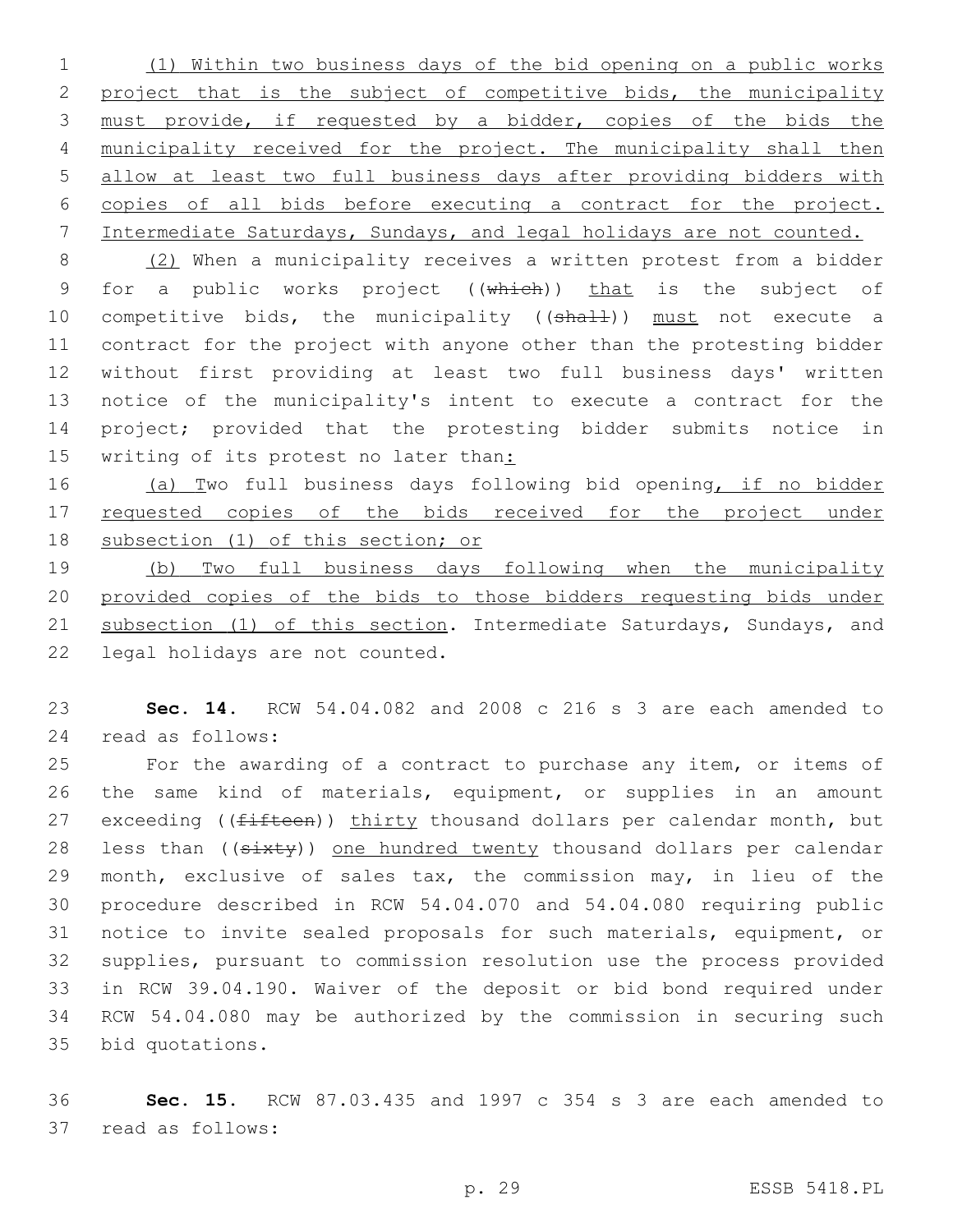(1) Except as provided in subsections (2) and (3) of this section and RCW 87.03.436, whenever in the construction of the district canal or canals, or other works, or the furnishing of materials therefor, the board of directors shall determine to let a contract or contracts for the doing of the work or the furnishing of the materials, a notice calling for sealed proposals shall be published. The notice shall be published in a newspaper in the county in which the office of the board is situated, ((and)) in any other newspaper which may be designated by the board, and on the irrigation district's web site or 10 on the county's web site where the district is located if the 11 district does not have a web site, and for such length of time, not less than once each week for two weeks, as may be fixed by the board. At the time and place appointed in the notice for the opening of bids, the sealed proposals shall be opened in public, and as soon as convenient thereafter, the board shall let the work or the contract for the purchase of materials, either in portions or as a whole, to the lowest responsible bidder, or the board may reject any or all 18 bids and readvertise, or may contract using the small works roster 19 process in RCW 39.04.155 or may proceed to construct the work under its own superintendence. All work shall be done under the direction and to the satisfaction of the engineer of the district, and be approved by the board. The board of directors may require bidders submitting bids for the construction or maintenance for any of the works of the district, or for the furnishing of labor or material, to accompany their bids by a deposit in cash, certified check, cashier's check, or surety bond in an amount equal to five percent of the amount of the bid and a bid shall not be considered unless the deposit is enclosed with it. If the contract is let, then all the bid deposits shall be returned to the unsuccessful bidders. The bid deposit of the successful bidder shall be retained until a contract is entered into for the purchase of the materials or doing of such work, and a bond given to the district in accordance with chapter 39.08 RCW for the performance of the contract. The performance bond shall be conditioned as may be required by law and as may be required by resolution of the board, with good and sufficient sureties satisfactory to the board, payable to the district for its use, for at least twenty-five percent of the contract price. If the successful bidder fails to enter into a contract and furnish the necessary bond within twenty days from the award, exclusive of the day of the award,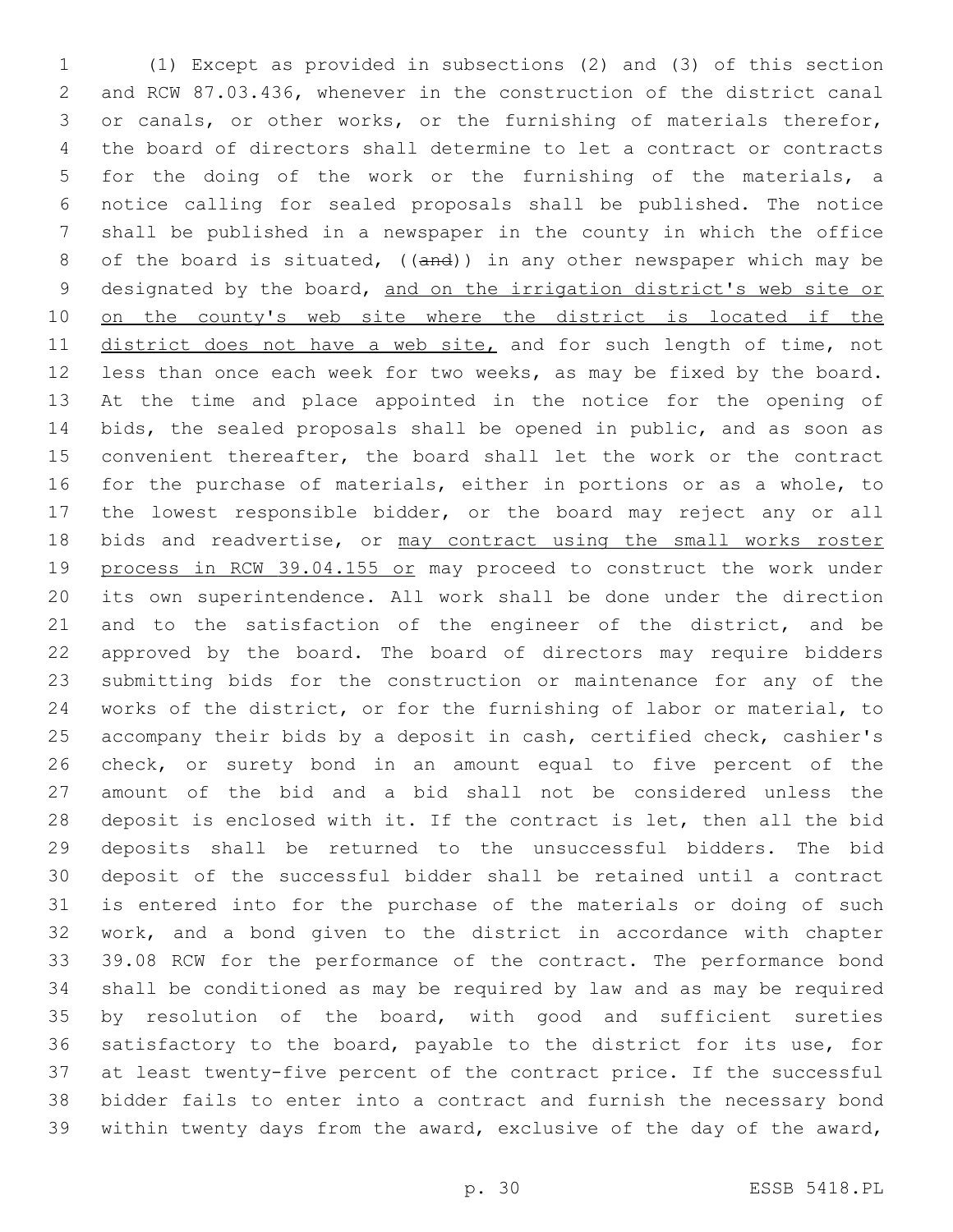the bid deposit shall be forfeited to the district and the contract 2 may then be awarded to the second lowest bidder.

 (2) The provisions of this section in regard to public bidding shall not apply in cases where the board is authorized to exchange bonds of the district in payment for labor and material.

(3) The provisions of this section do not apply:

 (a) In the case of any contract between the district and the 8 United States;

 (b) In the case of an emergency when the public interest or property of the district would suffer material injury or damage by delay, upon resolution of the board of directors or proclamation of an official designated by the board to act for the board during such emergencies. The resolution or proclamation shall declare the existence of the emergency and recite the facts constituting the 15 emergency; or

 (c) To purchases which are clearly and legitimately limited to a single source of supply or to purchases involving special facilities, services, or market conditions, in which instances the purchase price 19 may be best established by direct negotiation.

 NEW SECTION. **Sec. 16.** (1) The legislature finds that there are hundreds of local governments and special purpose districts and due to their existing authority and structure, partial legislative measures are introduced each year to amend the procurement thresholds for each individual entity. Therefore the legislature intends to require a comprehensive review of all local government bid limits for public works projects and purchases, including the small works roster 27 and limited public works processes, rather than amend procurement rules and contract thresholds on a case-by-case basis.

 (2) Subject to funds appropriated for this purpose, the capital projects advisory review board must review the public works contracting processes for local governments, including the small works roster and limited public works processes provided in RCW 39.04.155, and report to the governor and appropriate committees of the legislature by November 1, 2020. The report must include the 35 following:

 (a) Identification of the most common contracting procedures used 37 by local governments;

 (b) Identification of the dollar amounts set for local government 39 public works contracting processes;